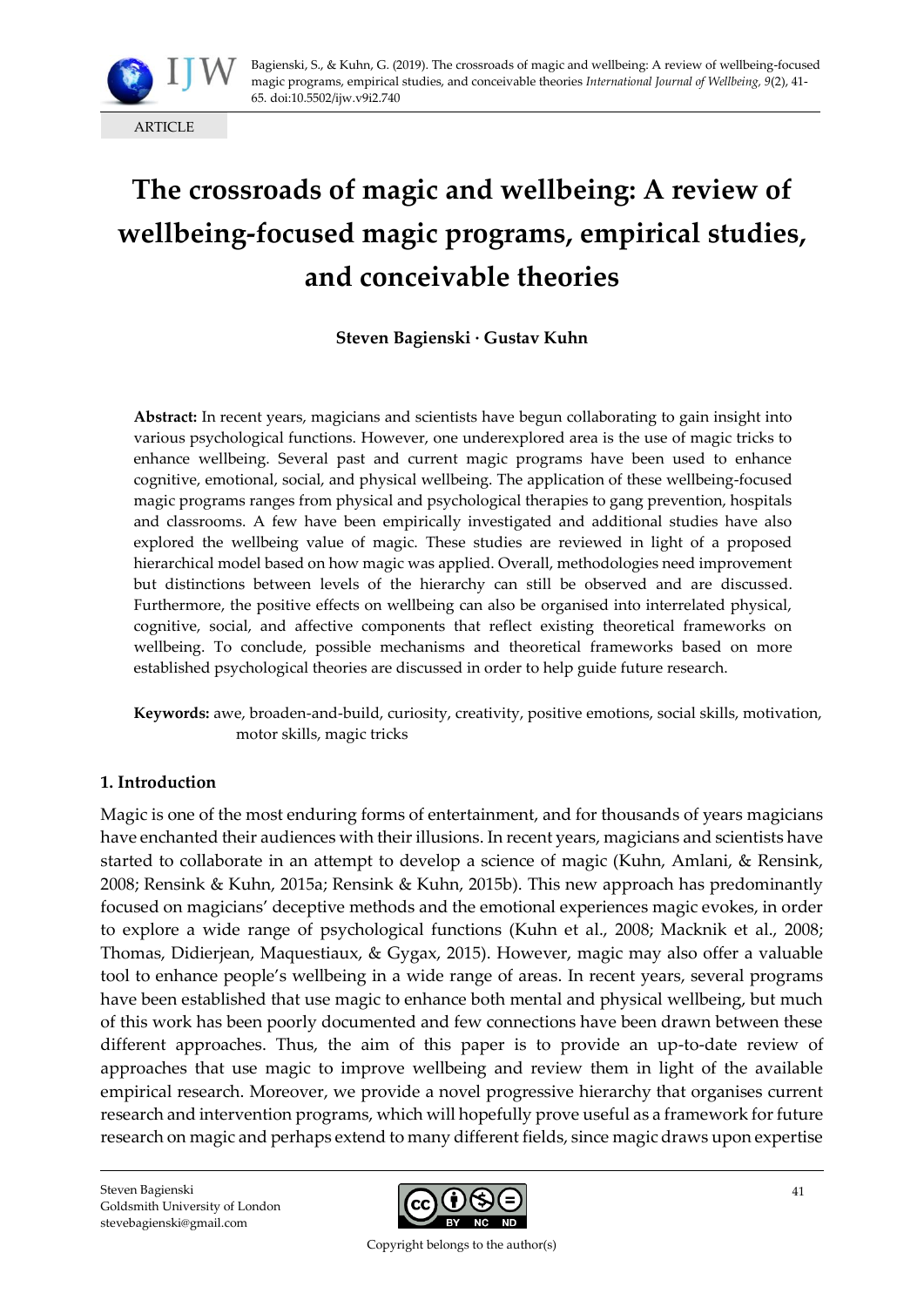

from a wide range of domains (Rissanen, Pitkänen, Juvonen, Kuhn, & Hakkarainen, 2014). While there are likely some similarities with recent advances from other arts and wellbeing research (Fancourt, 2017), we hope this hierarchy proves particularly useful as a framework for future research on understanding these magic-based approaches to wellbeing and ultimately the most befitting applications.

The relationship to wellbeing can be partly understood by looking at the magical experience. Magic deals with fundamental psychological principles such as consciousness, belief, and free will (Kuhn et al., 2008; Macknik et al., 2008; Rensink & Kuhn, 2015a; Thomas et al., 2015), yet the experience remains poorly understood. However, in recent years, interdisciplinary endeavours have started to uncover some key factors. Analyses from magicians (Ortiz, 1994), philosophers (Leddington, 2016), historians (Lamont, 2017), psychologists (Rensink & Kuhn, 2015a; Rensink & Kuhn, 2015b; Vidler & Levine, 1981) and neuroscientists (Parris, Kuhn, Mizon, Benattayallah, & Hodgson, 2009) all highlight one common explanation: magic elicits a conflict between what we believe to have experienced, and what we believe to be possible. This experience mirrors both Harris's (1994) work on child reactions to causal violations and Berlyne's (1954) distinction between epistemic and perceptual curiosity. The curiosity that naturally arises from this dissonance is particularly relevant to affective and cognitive domains of wellbeing. The affective components of the experience have also been described as a particular type of wonder (Lamont, 2017; Rensink & Kuhn, 2015a), as pleasant, humorous, and highly memorable, due to intense curiosity (Leddington, 2016), and as surprise being a major component of the curiosity (Parris et al., 2009; Vidler & Levine, 1981). Therefore, since knowledge-seeking positive emotions seem to be involved, watching magic tricks may enhance wellbeing via cognitive and affective domains. We will now shed light on some of these approaches, before discussing the empirical evaluations and theoretical frameworks.

#### **2. Wellbeing-focused magic programs**

There are currently many magic-based wellbeing programs implemented throughout health care. Open Heart Magic, for instance, uses magic as a means to console and empower hospitalised children by performing and teaching interactive close-up magic at bedsides so children can perform for family and staff (Hart & Walton, 2010). This approach focuses on humour for its healing benefits, whereas the interactive nature makes it practical. Similarly, academics have written on how this interactive component could inform medical practitioners about building rapport (Kneebone, 2017), gaining trust, enhancing likeability, and becoming aware of nonverbal signals affecting patients' decisions (Sokol, 2008).

In rehabilitation, we also find programs that employ magic in physical therapy. Rehabracadabra, for instance, delivers workshops to occupational therapists on how to use magic tricks in physical therapy, with the aim of motivating clients, treating disorders, and constructing innovative, client-centred treatments (Fisher, 2016). Similarly, Healing of Magic is an American Occupational Therapy Association approved program that teaches therapists tricks to use in their practice (see Harte & Spencer, 2014, for hand therapy analyses of the tricks). The program claims to facilitate daily living by improving attention, perception, cognition, motor skills, proprioception, speech, and psychosocial skills (Spencer, n.d.). David Copperfield's Project Magic also uses magic tricks as rehabilitative tools for physical, psychological, and social disabilities (Copperfield, 2013). Similarly, Breathe Magic motivates children with hemiplegia (a neuromuscular condition causing partial paralysis) to engage in intensive physical therapy by teaching them magic (Breathe Magic, n.d.). Rather than solely training therapists, however,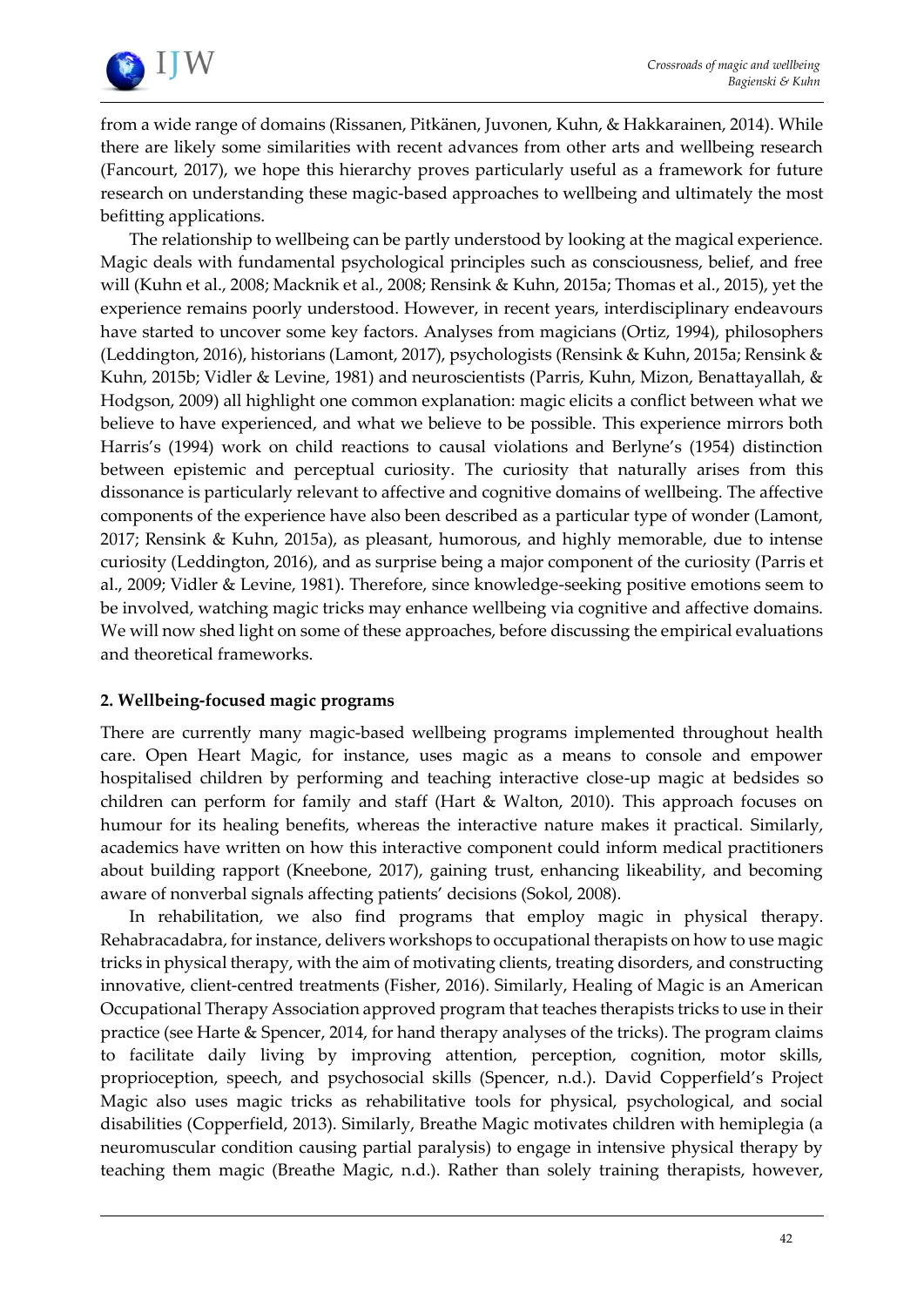

Breathe Magic utilises magicians who work alongside therapists to incorporate therapeutic movements directly into the tricks.

Magic has also been used in prison rehab as a psychological therapy for addictions and maladaptive behaviour. Gareth Foreman's course combines magic with cognitive behavioural therapy (Foreman, 2016) to help disengaged prisoners to actively participate in therapy. For example, the therapist first performs a magic trick, after which they brainstorm solutions for the trick. This approach garners interest, acts as an ice breaker, and helps them identify strengths that can be used in more lawful ways of problem solving. Other combinations of magic with psychological therapy include school counselling (Bowman, 1986) and psychotherapy with children (Stehouwer, 1983).

In a similar vein, magic has been employed for societal wellbeing via gang and crime prevention. Streets of Growth is a charity that used street magic to gain trust with adolescents who are susceptible to a destructive future in gangs, drugs, and crime ("Darren Way," 2017; "Streets of Growth," 2017). The rationale is that individuals who are easily lured toward destructive lifestyles are also attracted to magic because both involve showing off and gaining credibility amongst a group through deception. Thus, the charity states that street magic can offer a valuable tool to connect with these youngsters and begin the process of building long-term relationships that lead to more promising futures for them.

Finally, magic has been applied in schools, especially for disabled students (see Figure 1 below). Hocus Focus is a curriculum designed to motivate students with learning difficulties by utilising magic tricks, which teachers incorporate into their lessons. The program states that the magic creates curiosity and enhances self-esteem by giving students skills that their non-disabled peers cannot perform (Spencer, 2011), which mirrors Frith and Walker's (1983) rationale of teaching magic to empower handicapped students. Others have suggested that magic would also be useful for teaching science (Österblom et al., 2015) and psychology (Solomon, 1980) to nondisabled students.



*Figure 1*. Rationales and applications of using magic tricks in education.

Whilst several active programs use magic to enhance wellbeing, only a few have been empirically evaluated (Green et al., 2013; Kwong & Cullen, 2007; Spencer, 2012; Sui & Sui, 2007), and few connections have been made between approaches. The focus of this paper now turns to evidence in support of using magic to enhance wellbeing from an empirical and theoretical perspective, whilst providing a new framework to categorise the various approaches.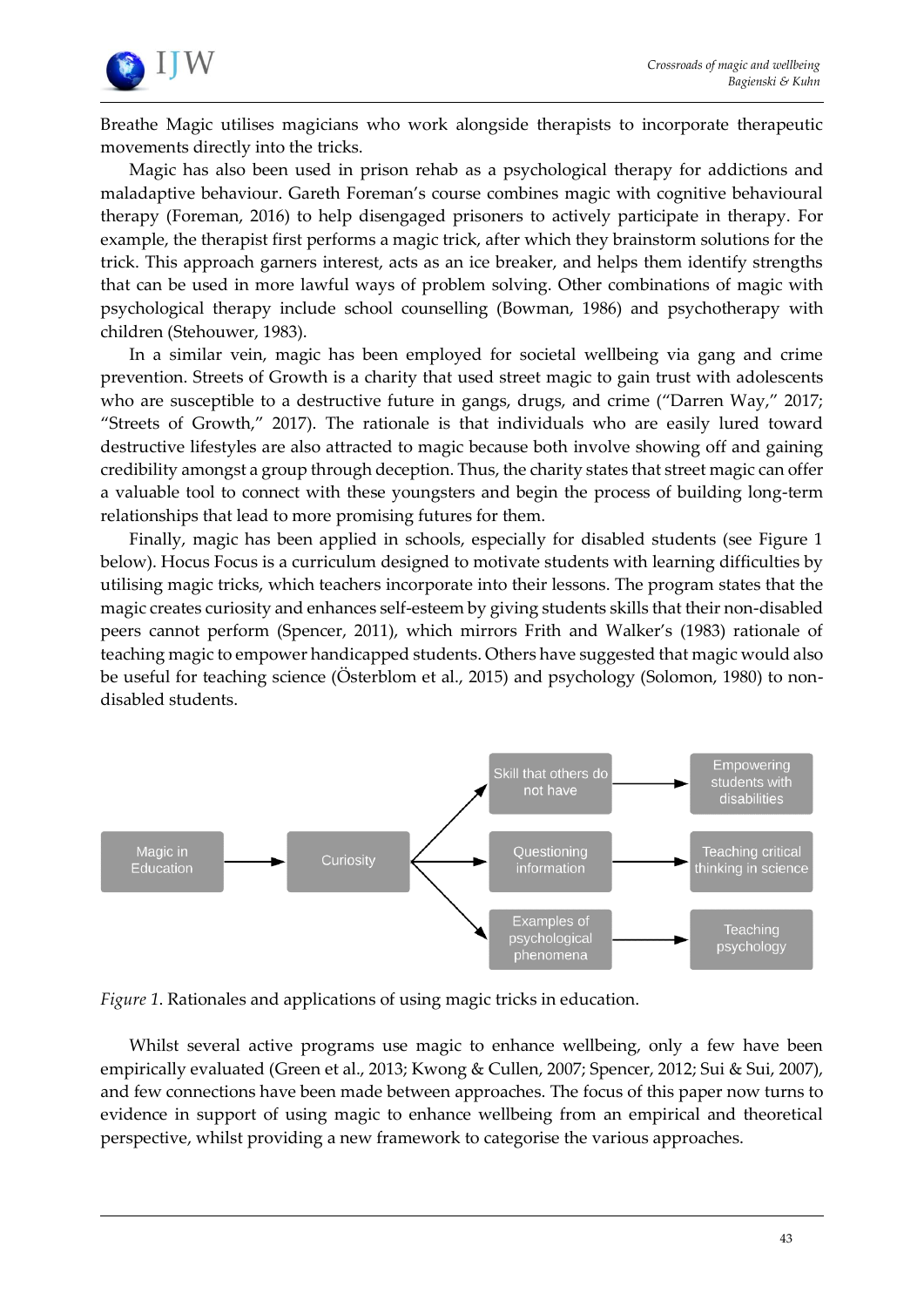

<u>.</u>

## **3. Overview of empirical studies**

Despite the prevalence of active magic programs and suggestions from academics, the empirical evidence for using magic tricks to enhance wellbeing is still very young. To date, there has only been one review on the topic, but this was limited to health-care applications, found only eight empirical studies, presumed humour to be the only relevant positive emotion, and was mostly descriptive, offering little theoretical insight (Lam, Lam, & Chawla, 2017). We propose a more general approach and will discuss research on magic and wellbeing progressively, using the hierarchical model depicted (see Figure 2 below), with each level acting as a foundation for the next.



*Figure 2.* Progressive hierarchy stages for wellbeing effects of magic.

For example, witnessing a magic trick is required before learning its secret. Discovering the secret is required before one can perform magic. And performing experience is needed before one can teach with magic by integrating meaningful lessons or messages into the performance. Thus, this review begins with studies on witnessing magic (without revealing secrets) and builds to ones where participants use magic tricks to teach (see Table 1 below for details on samples, measures and effect sizes for the studies).<sup>1</sup> This final stage pertains to the effects on the individual teaching with magic. This progressive structure also suggests that the wellbeing effects from higher levels build upon and retain the effects from lower levels. Finally, to better understand distinctions between levels, these wellbeing effects are broadly organised into affective, cognitive, physical and social domains.

<sup>1</sup> Details of the systematic processes used to collate empirical studies can be found in the supplementary material.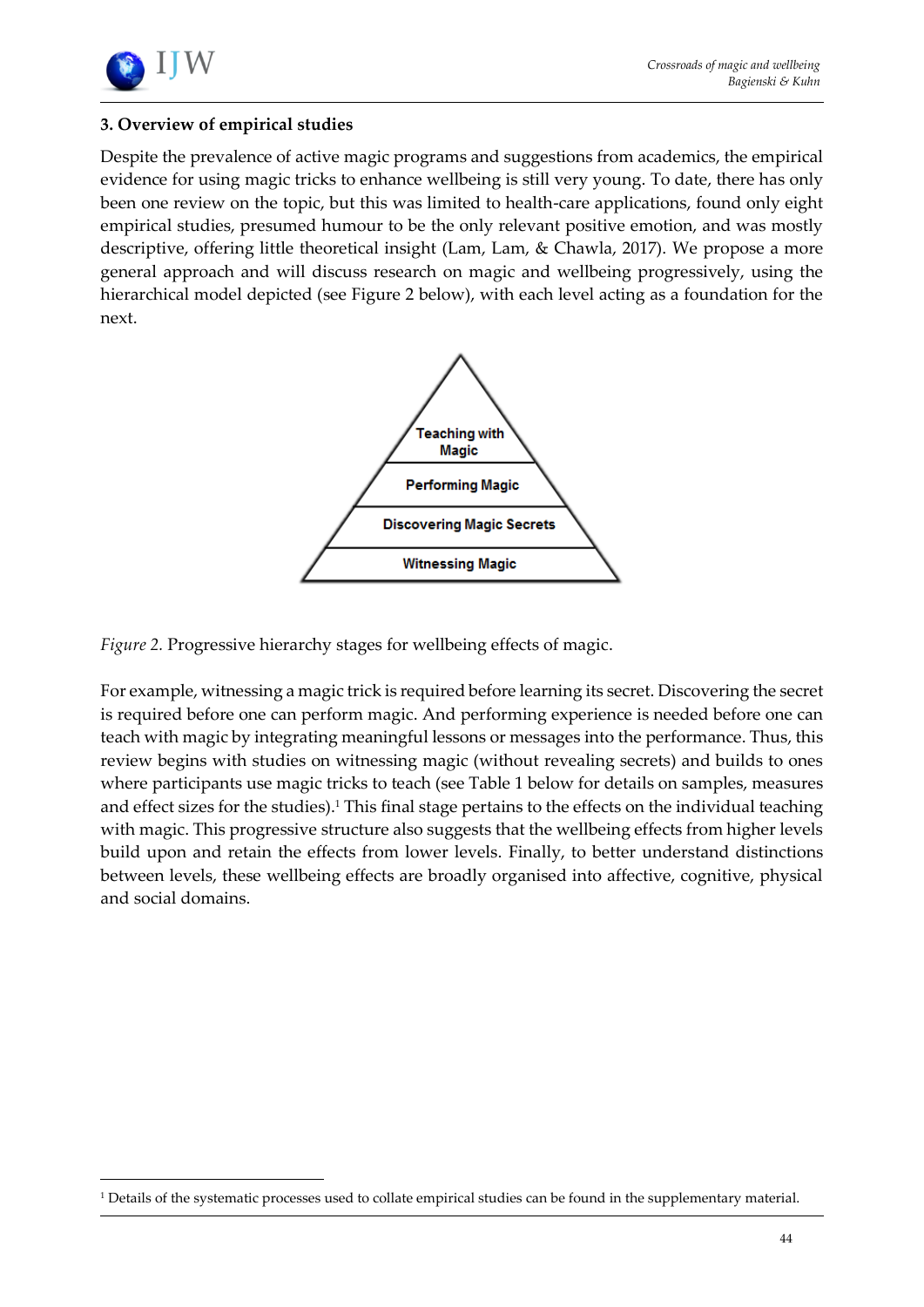

Bagienski, S., & Kuhn, G. (2019). The crossroads of magic and wellbeing: A review of wellbeing-focused magic programs, empirical studies, and conceivable theories *International Journal of Wellbeing, 9*(2), 41-65. doi:10.5502/ijw.v9i2.740

# Table 1

*Summary of the Quantitative Measures Used, Types of Analyses, and Effect Sizes in Each Study*

| Reference                    | Sample size & type                                                  | Quantitative measures                                                                                                                            | Analyses                                                                | Statistical results with effect sizes<br>(if applicable)                                                                                                                                                                                                                                                                                                                                                                                   |
|------------------------------|---------------------------------------------------------------------|--------------------------------------------------------------------------------------------------------------------------------------------------|-------------------------------------------------------------------------|--------------------------------------------------------------------------------------------------------------------------------------------------------------------------------------------------------------------------------------------------------------------------------------------------------------------------------------------------------------------------------------------------------------------------------------------|
| <b>Witnessing Magic</b>      |                                                                     |                                                                                                                                                  |                                                                         |                                                                                                                                                                                                                                                                                                                                                                                                                                            |
| Labrocca & Piacentini (2015) | $N = 100$ three to twelve-year-<br>olds                             | Oucher scale (Beyer, Denyes,<br>Villarruel, 1992) to categorise<br>if they felt venepuncture<br>pain                                             | Fisher's exact test                                                     | $p = 0.0163$ , * $\varphi = 0.261$                                                                                                                                                                                                                                                                                                                                                                                                         |
| Lustig (1994)                | $N = 266$ self-selected students                                    | Likert<br>items<br>5-point<br>assessing AIDS knowledge<br>self-efficacy<br>and<br>in<br>behaviours<br>prevention<br>before and after magic show  | t-tests on Likert items                                                 | Knowledge items:<br>Mosquitoes ( $p < .001$ , $d = 0.383$ )<br>Donate blood ( $p = .005$ , $*d = .319$ )<br>Look sick ( $p = .007$ , $*d = .304$ )<br>Latex condom ( $p < .001$ , $d = .319$ )<br>Take off condoms ( $p = 0.446$ , n.s.)<br>Self-efficacy items:<br>Refuse sex ( $p = .003$ , $\cdot d = 340$ )<br>Buy condoms ( $p = .524$ , n.s.)<br>Put on condoms ( $p < .001$ , $d = .319$ )<br>Take off condoms ( $p = .446$ , n.s.) |
| Moss, Irons, Boland (2017)   | $N = 224$ participants<br>crowdsourced from<br>www.microworkers.com | Need for cognition scale<br>(Cacioppo, Petty, Kao, 1984)<br>Engagement via absorption<br>subscale<br>of<br>Schoolwork<br>Engagement<br>Inventory | <b>ANCOVAs</b><br>One-way<br>controlling for age, sex,<br>and education | Need for cognition:<br>$F(3, 217) = 2.74$ , $p = .044$ , $\eta^2 = .0014$ .<br>Engagement:                                                                                                                                                                                                                                                                                                                                                 |

Steven Bagienski Goldsmith University of London stevebagienski@gmail.com



41 45

Copyright belongs to the author(s)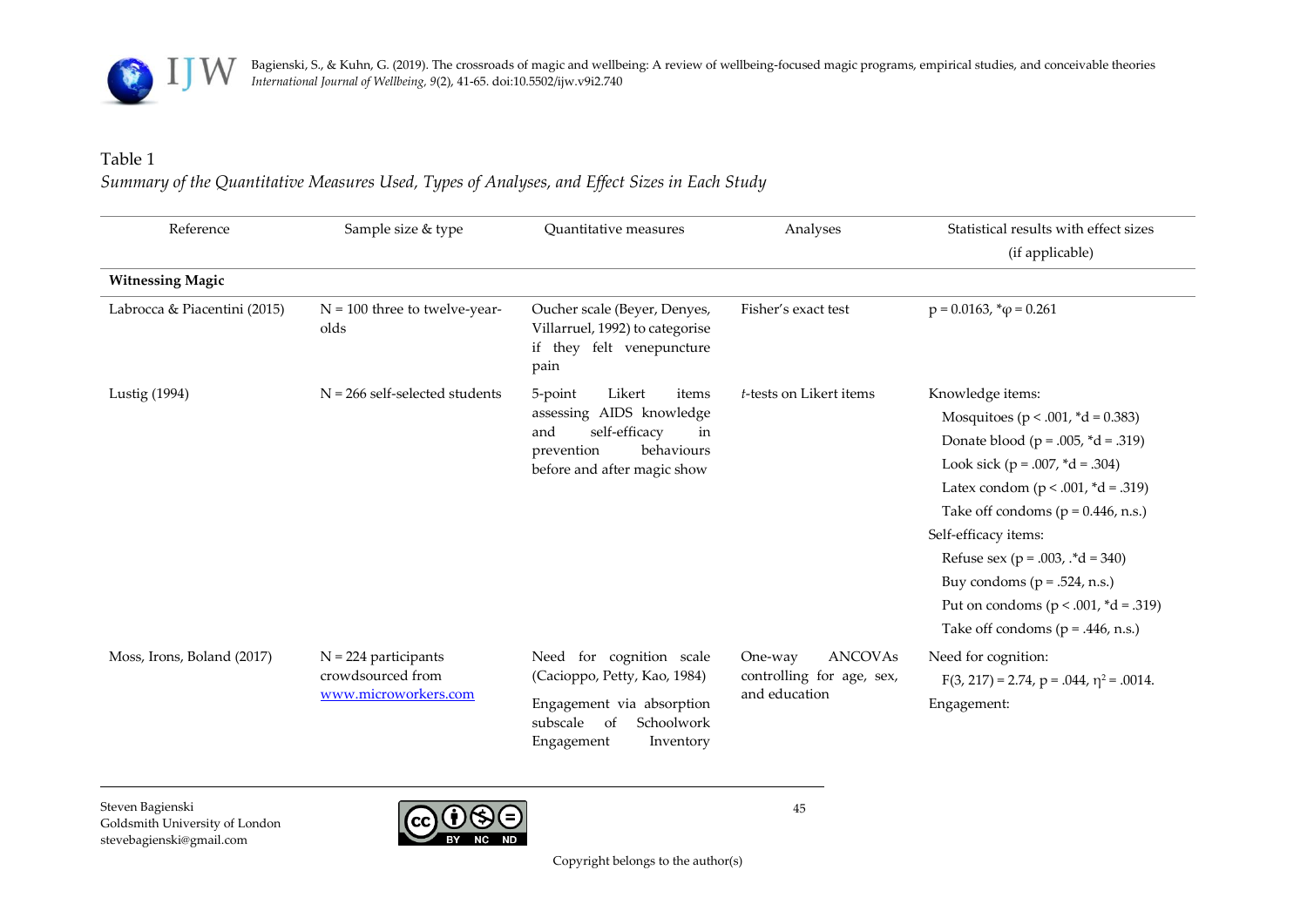

*Crossroads of magic and wellbeing Bagienski & Kuhn*

|                                       |                                                                                                                                                                                                                                                                                      | Upadaya,<br>(Salmela-Aro,<br>2012)                                                                                                                                                                                                                                                                               |                                                                                                                            | $F(3, 217) = 2.86$ , $p = .038$ , $\eta^2 = .0041$ .                                                                                                                                                                                                                                                                                                                                                                                                                                                                                |
|---------------------------------------|--------------------------------------------------------------------------------------------------------------------------------------------------------------------------------------------------------------------------------------------------------------------------------------|------------------------------------------------------------------------------------------------------------------------------------------------------------------------------------------------------------------------------------------------------------------------------------------------------------------|----------------------------------------------------------------------------------------------------------------------------|-------------------------------------------------------------------------------------------------------------------------------------------------------------------------------------------------------------------------------------------------------------------------------------------------------------------------------------------------------------------------------------------------------------------------------------------------------------------------------------------------------------------------------------|
|                                       |                                                                                                                                                                                                                                                                                      | Comprehension<br>test<br><sub>of</sub><br>tutorial material<br>$(6$ -item<br>True/False)                                                                                                                                                                                                                         |                                                                                                                            | Comprehension<br>$F(3, 217) < 1$ , $p = .441$ , $\eta^2 = .0011$ .                                                                                                                                                                                                                                                                                                                                                                                                                                                                  |
| Peretz & Gluck (2005)                 | $N = 70$ three to six-year-olds<br>with strong-willed behaviour                                                                                                                                                                                                                      | Time to dental chair<br>Ability<br>to<br>take<br>dental<br>radiographs                                                                                                                                                                                                                                           | t-test for time to chair<br>Chi-square<br>for<br>radiographs                                                               | Time to dental chair ( $p = .001$ , $*d = .864$ )<br>Radiographs (p = .0013, $^* \varphi = 0.261$ )                                                                                                                                                                                                                                                                                                                                                                                                                                 |
| Subbotsky (2010)                      | Experiment 1: Children<br>$N_1 = 284$ -yr-olds<br>$N_2 = 286$ -yr-olds (p = .009)<br>$N_3 = 289$ -yr-olds (p = .0002)<br>Experiment 2: Adults<br>$N = 32$ college students<br>Experiment 3: Adults<br>$N = 34$ college students<br>Experiment 4: Adults<br>$N = 33$ college students | Curiosity<br>measured<br>as<br>proportion of participants<br>who wanted to explore a<br>magical vs counter intuitive<br>non-magical effect, with<br>varying levels of risk<br>Response frequencies<br>- of<br>whether or not participant<br>acknowledged<br>the<br>possibility of true magic in<br>what they saw | Fisher's exact tests                                                                                                       | Experiment 1: Children<br>4-yr-olds ( $p = .0007$ , $^* \varphi = 0.658$ )<br>6-yr-olds ( $p = .009$ , $^* \varphi = 0.512$ )<br>9-yr-olds ( $p = .0002$ , $^* \varphi = 0.722$ )<br><b>Experiment 2: Adults</b><br>College students ( $p = .003$ , $^* \varphi = 0.529$ )<br><b>Experiment 3: Adults</b><br>Higher risk (p = .017, $^* \varphi = 0.417$ )<br>Highest risk ( $p = .08$ , n.s.)<br><b>Experiment 4: Adults</b><br>Zero risk ( $p = .48$ , n.s.)<br>Possibility of magic ( $p < .001$ , $\sqrt[4]{\varphi} = 1.215$ ) |
| Subbotsky,<br>Hysted, Jones<br>(2010) | Experiment 1<br>$N_1 = 254$ -yr-olds<br>$N_2$ = 27 6-yr-olds<br><b>Experiment 2</b><br>$N_1$ = 32 6-yr-old children<br>$N_2$ = 32 8-yr-old children                                                                                                                                  | Creatively<br>Thinking<br>in<br>Action and Movement Test<br>(Torrance, 1981)<br>Blinded ratings of originality<br>and non-reality for drawings<br>of non-existent objects                                                                                                                                        | Two-way ANOVAs with<br>summarised scores for<br>Fluency, Originality, and<br>Imagination as<br>DVs<br>t-tests for drawings | Experiment 1, Main effects of film:<br>Fluency (F <sub>1,48</sub> = 14.14, p < .001; $\eta$ <sup>2</sup> = 0.2)<br>Originality ( $F_{1,48} = 21.11$ , $p < .001$ ; $p^2 = 0.3$ )<br>Imagination (F <sub>1,48</sub> = 73.66, p < .001; $\eta^2$<br>$= 0.6$<br>Experiment 1, drawings by 6-yr-olds<br>Originality score $(p < .001; d = 2.2)$<br>Non-reality score ( $p < .001$ ; d = 2.8)                                                                                                                                            |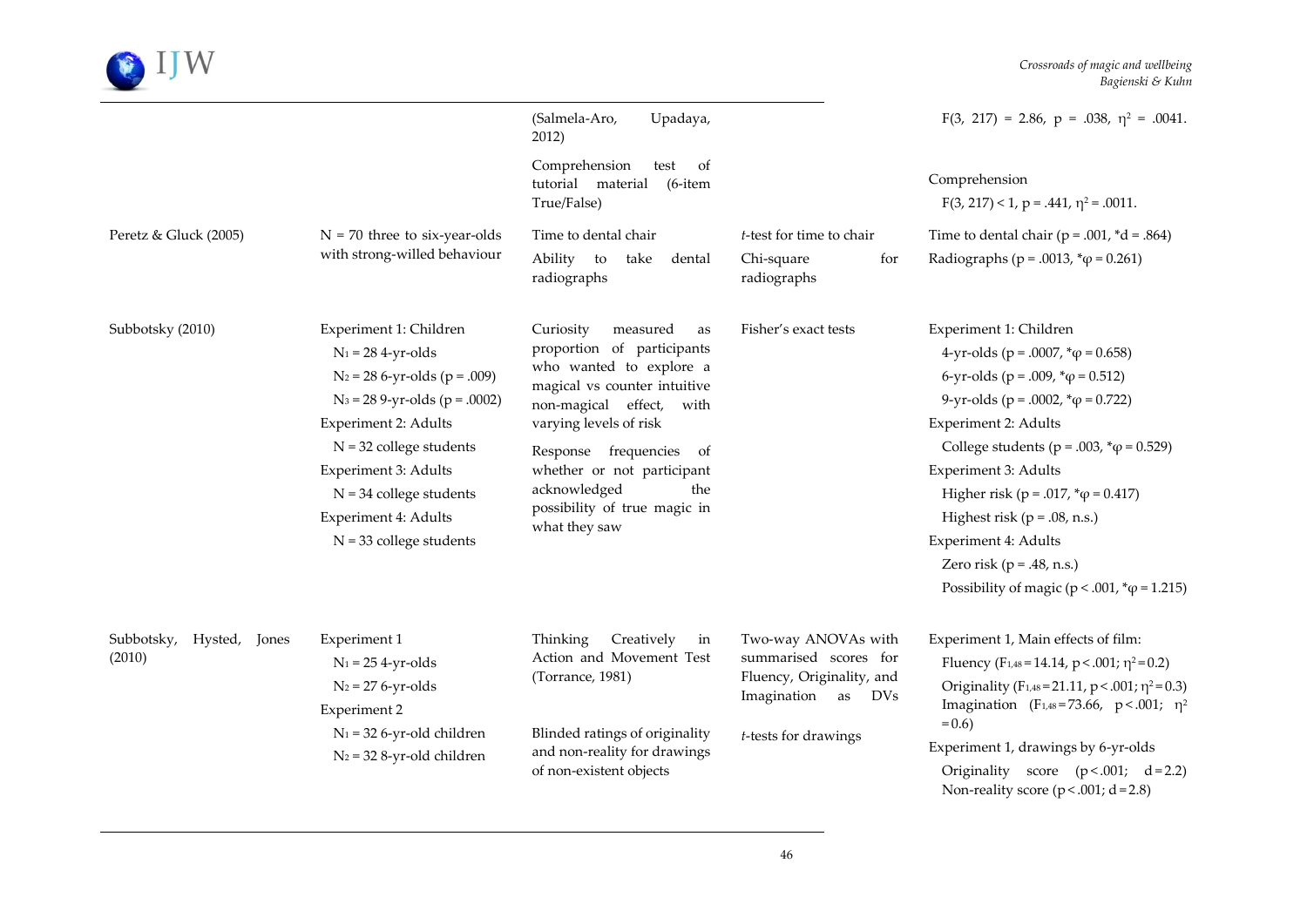

|                                                                             | Magical<br>Thinking<br>Questionnaire<br>(Bolton,<br>Dearsley, Madronal-Luque,<br>Baron-Cohen, 2002)                                                                                                       | Two-way ANOVA for<br>Magical Thinking scores                                                   | Experiment 2, Main effects of film<br>Fluency (F <sub>1,60</sub> = 14.95, p < .001; $\eta$ <sup>2</sup> = 0.21)<br>Originality (F <sub>1,60</sub> =22.63, p < .001; $\eta^2$<br>$= 0.27$<br>Imagination (F <sub>1,60</sub> =21.82, p <.001; $\eta^2$<br>$= 0.27$<br>Experiment 2, drawings by 6-yr-olds<br>Originality score ( $p < .01$ , d = 1.5)<br>Non-reality score ( $p < .05$ , d = 0.7)<br>Experiment 2, drawings by 8-yr-olds<br>No significant effects<br>In all experiments, no significant effects<br>for:<br>Interaction effects<br>Magical thinking scores |
|-----------------------------------------------------------------------------|-----------------------------------------------------------------------------------------------------------------------------------------------------------------------------------------------------------|------------------------------------------------------------------------------------------------|--------------------------------------------------------------------------------------------------------------------------------------------------------------------------------------------------------------------------------------------------------------------------------------------------------------------------------------------------------------------------------------------------------------------------------------------------------------------------------------------------------------------------------------------------------------------------|
| Vagnoli, Caprilli, Robiglio,<br>$N = 40$ Italian children<br>Messeri (2005) | Modified Yale Preoperative<br>Anxiety Scale (Kain et al.,<br>1997) for child anxiety<br>State-trait Anxiety Inventory<br>(Spielberger, 1983) for parent<br>anxiety<br>Self Evaluation forms for<br>clowns | One-way ANOVAs<br>Repeated-measures<br><b>ANOVAs</b><br>Pearson<br>correlation<br>coefficients | Child<br>anaesthesia<br>anxiety<br>during<br>induction<br>** $(F1,38 = 14.896; p = .001, *1^2 = .282)$<br>Control group anxiety increase<br>** $(F_{1,19} = 21.253; p = .001, *p^2 = .999)$<br>Clown group correlation for child anxiety<br>between waiting & induction room<br>$(r = 0.93; p < .001)$<br>Correlation of self-evaluations with child<br>anxiety<br>Waiting room ( $r = 0.83$ ; $p < .001$ )<br>Induction room $(r = .77; p < .001)$<br>No other significant correlations or effects<br>with parent anxiety                                               |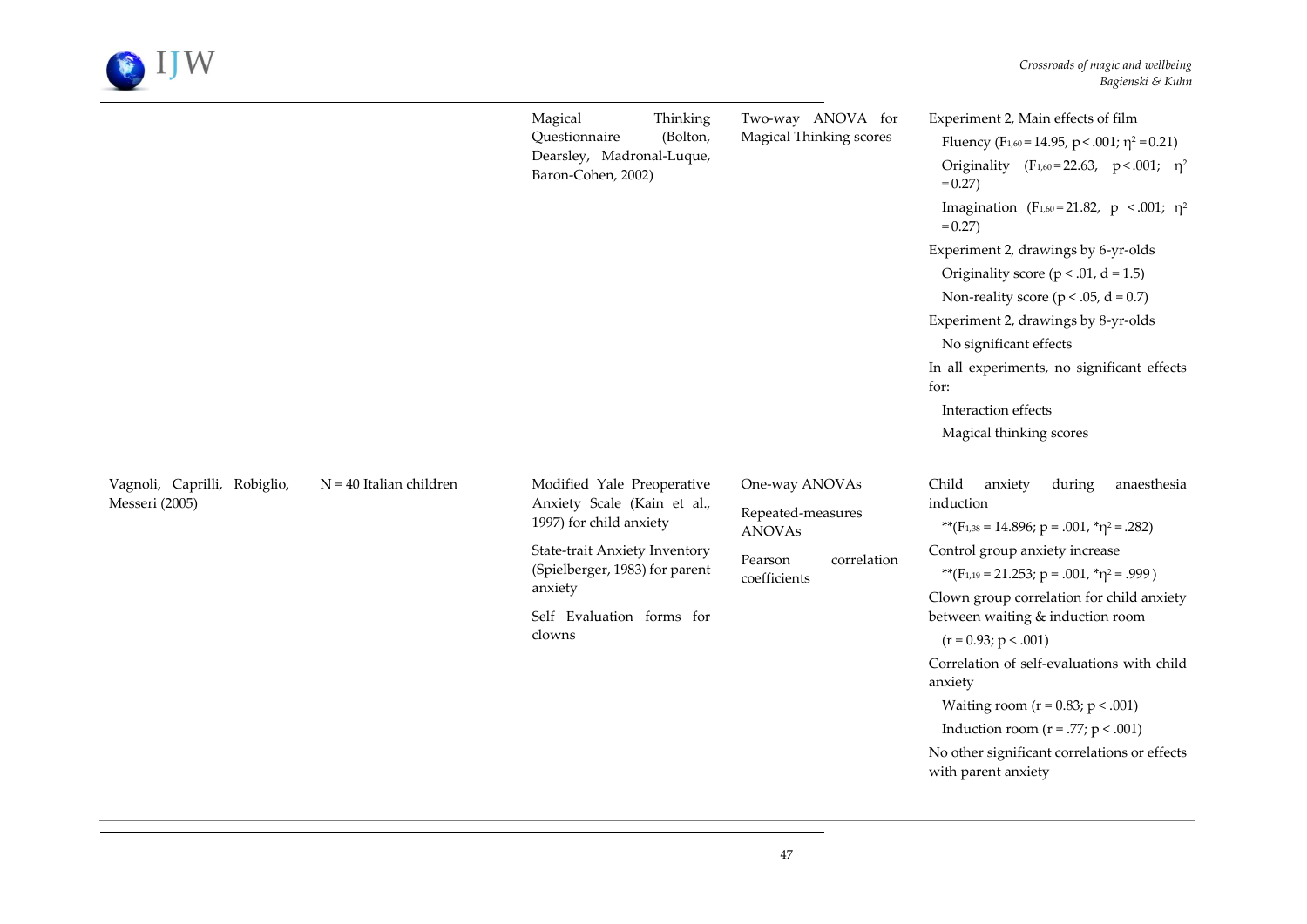

| <b>Discovering Magic Secrets</b>                      |                                                                                            |                                                                                                                  |                                                                                      |                                                                                                            |
|-------------------------------------------------------|--------------------------------------------------------------------------------------------|------------------------------------------------------------------------------------------------------------------|--------------------------------------------------------------------------------------|------------------------------------------------------------------------------------------------------------|
| Danek, Fraps, von Müller,<br>Grothe, Öllinger. (2014) | $N = 42$ adults                                                                            | Ratings on 5 dimensions of<br>insight<br>moments                                                                 | Repeated<br>measures<br><b>ANOVA</b>                                                 | Main effect of insight dimension<br>** $(F_{4,41} = 16.43, p < .01, \eta^2 = .268)$                        |
|                                                       |                                                                                            | experienced                                                                                                      | Pairwise<br>hoc<br>post                                                              | Post hoc comparisons:                                                                                      |
|                                                       |                                                                                            |                                                                                                                  | comparisons of highest<br>(happiness) and lowest<br>(impasse)<br>rated<br>dimensions | Happiness higher than all other<br>dimensions ( $p < .05$ )                                                |
|                                                       |                                                                                            |                                                                                                                  |                                                                                      | Impasse lower<br>than<br>all<br>other<br>dimensions                                                        |
|                                                       |                                                                                            |                                                                                                                  |                                                                                      | (p < .05)                                                                                                  |
| Hilas & Politis (2014)                                | $N = 77$ students (34 students<br>in control semester, 33 in<br>semester with new teaching | 5-point Likert items in course<br>evaluation surveys                                                             | t-tests between semesters<br>t-tests between average<br>all other courses<br>of      | **Between semesters ( $p = 1.43E-05$ , $d =$<br>.456)<br>**Between courses ( $p = 7.25E-08$ , $d = .586$ ) |
|                                                       | approach)                                                                                  |                                                                                                                  | within department                                                                    |                                                                                                            |
| <b>Performing Magic</b>                               |                                                                                            |                                                                                                                  |                                                                                      |                                                                                                            |
| Ezell & Klein-Ezell (2003)                            | children<br>with<br>$N =$<br>26<br>disabilities                                            | Self<br>domain of<br>Image<br>Student Self Concept scale<br>(Gresham, Elliott, Evans-<br>Fernandez, 1993)        | t-test comparing means<br>before<br>and<br>after<br>intervention                     | Increase after intervention ( $p < .001$ , d =<br>.875)                                                    |
| Green et al. (2013)                                   | $N = 22$ hemiplegic children                                                               | Assisting Hand Assessment<br>(Holmefur,<br>Aarts,<br>Krumlinde-Sundholm, 2009)                                   | Repeated<br>measures<br><b>ANOVA</b>                                                 | Assisting Hand Assessment:<br>$(F_{2,19} = 8.87, p = .002, \eta^2 = .48)$                                  |
|                                                       |                                                                                            | Children's Hand Experience<br>Questionnaire<br>(Sköld,<br>Krumlinde-<br>Hermansson,<br>Sundholm, Eliasson, 2011) |                                                                                      | Children's<br>Hand-use<br>Experience<br>Questionnaire:<br>$(F_{2,19}=12.93, p < .001, \eta^2 = .58)$       |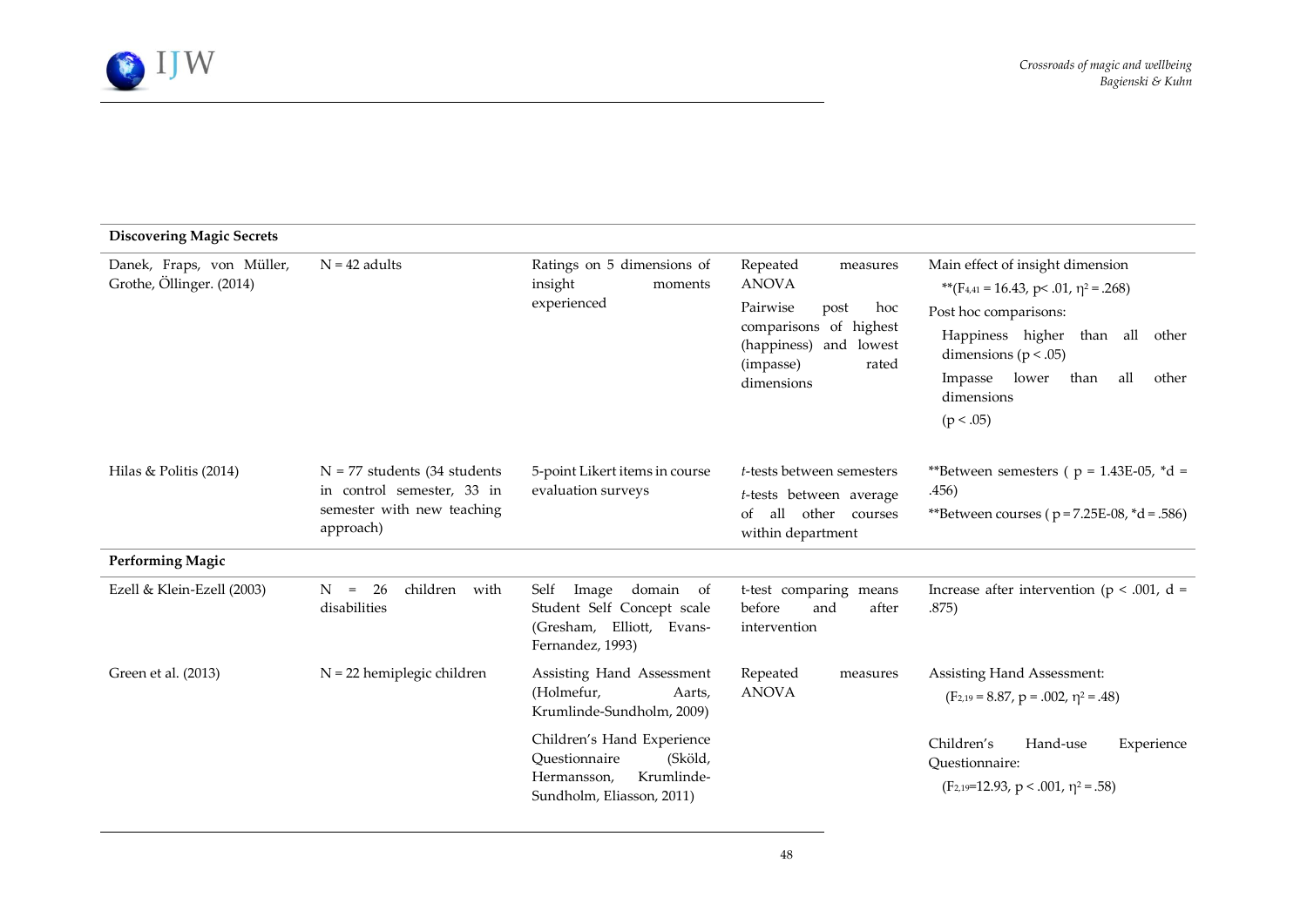

No significant interaction effects

|  | Kwong & Cullen (2007)    | $N = 5$                                                 | EuroQol<br>EQ-5D<br>Health<br>Questionnaire<br>(EuroQol<br>Group, 2005)                      | t-tests before and after<br>intervention                                                 | EuroQol EQ-5D ( $p = 0.20$ , n.s.)                           |
|--|--------------------------|---------------------------------------------------------|----------------------------------------------------------------------------------------------|------------------------------------------------------------------------------------------|--------------------------------------------------------------|
|  |                          |                                                         | Rosenberg Self-Esteem scale<br>(Rosenberg, 1979)                                             |                                                                                          | Rosenberg Self-Esteem scale (p = 0.20, n.s.)                 |
|  |                          |                                                         | Rand 36-Item Short-Form                                                                      |                                                                                          | Rand Health Survey subscales:                                |
|  |                          |                                                         | Health Survey (Ware &                                                                        |                                                                                          | Energy/Fatigue ( $p = .02$ , $*d = 1.436$ )                  |
|  |                          |                                                         | Sherbourne, 1992)                                                                            |                                                                                          | No significant changes for all other<br>subscales            |
|  | Levin (2006)             | $N = 6$ resident adolescents in<br>psychiatric hospital | Rosenberg Self-Esteem scale<br>(Rosenberg, 1979)                                             | n/a                                                                                      | n/a significance testing not calculated                      |
|  | Lyons & Menolotto (1990) |                                                         | Affect and meaning of magic<br>via response frequencies<br>after the intervention only       | n/a                                                                                      | n/a significance testing not calculated                      |
|  | Spencer (2012)*          | $N = 32$ to 44 students                                 | Hocus Focus Self-efficacy<br>scale                                                           | Not reported; only a<br>visual graph of means<br>reported                                | n/a significance levels and means not<br>explicitly reported |
|  |                          |                                                         | Rosenberg Self-esteem scale                                                                  |                                                                                          |                                                              |
|  | Sui & Sui (2007)         | $N = 40$ schizophrenic and                              | General<br>Self-<br>Chinese                                                                  | t-tests on overall score                                                                 | Self-efficacy (n.s. for overall score)                       |
|  |                          | depressed patients                                      | Efficacy scale (Chiu & Tsang,<br>2004)                                                       | before<br>after<br>and<br>intervention<br>individual<br>t-tests<br>on<br>items of scales | Question on identifying multiple<br>solutions:               |
|  |                          |                                                         |                                                                                              |                                                                                          | $(p < .05, *d = .698)$                                       |
|  |                          |                                                         | Personal Well-being Index<br>(Cummins,<br>Eckersley,<br>Pallant, van Vugt, Misajon,<br>2003) |                                                                                          | Personal Wellbeing Index ( $p < .05$ , $d =$<br>0.370)       |
|  |                          |                                                         |                                                                                              | Ouestion<br>interpersonal<br>on<br>relationships:                                        |                                                              |
|  |                          |                                                         |                                                                                              |                                                                                          | $(p < .05, *d = .482)$                                       |
|  |                          |                                                         |                                                                                              |                                                                                          |                                                              |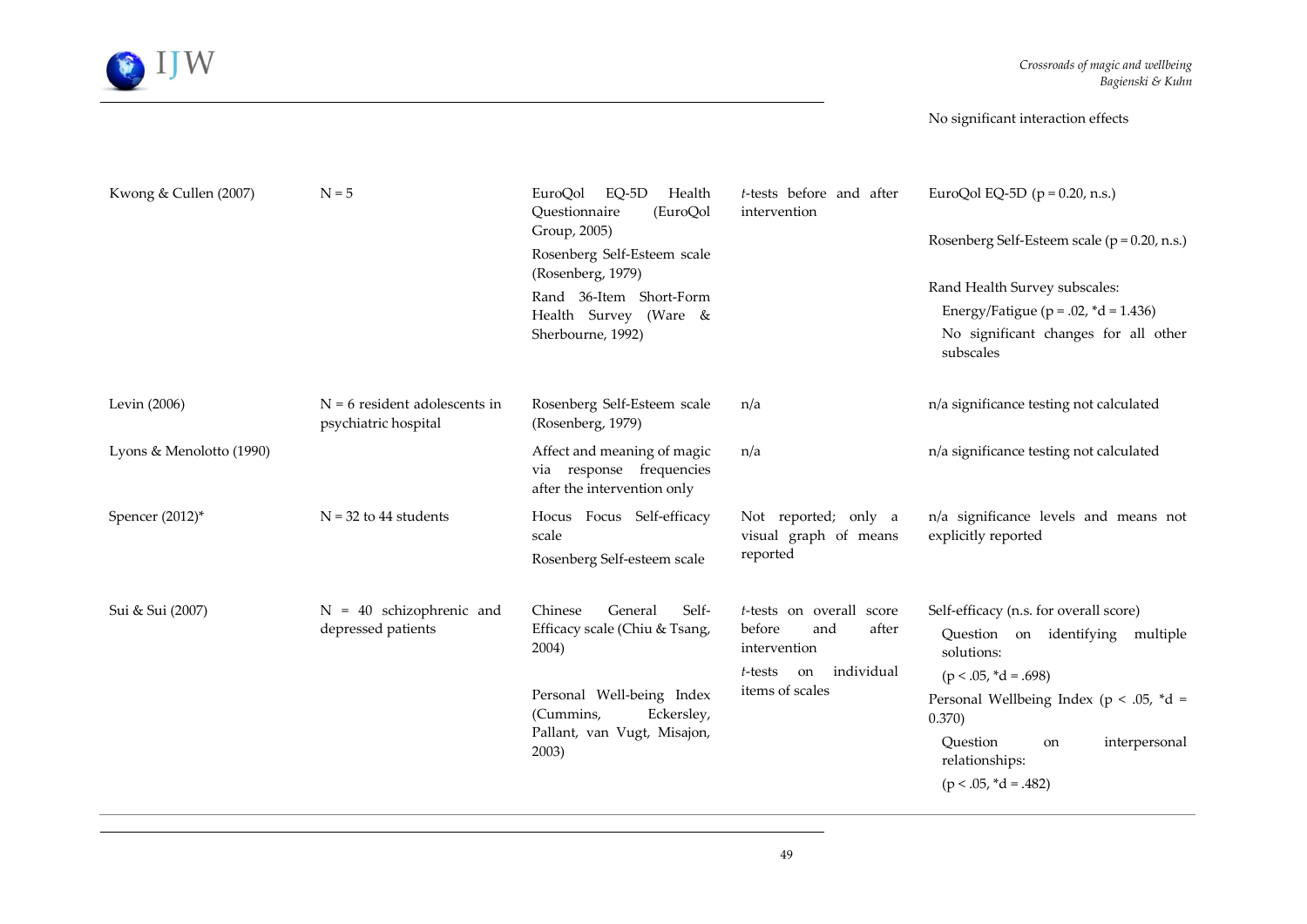

|                            | Purdue<br>Test<br>Pegboard                                                     | Question on society integration:       |  |  |
|----------------------------|--------------------------------------------------------------------------------|----------------------------------------|--|--|
|                            |                                                                                | $(p < .05, *d = .554)$                 |  |  |
|                            | (Desrosiers, Hebert, Bravo,                                                    | Purdue Pegboard                        |  |  |
|                            | Dutil, 1995)                                                                   | Left hand ( $p < .05$ , $*d = .198$ )  |  |  |
|                            |                                                                                | Right hand ( $p < .05$ , $d = .142$ )  |  |  |
|                            |                                                                                | Both hands ( $p < .05$ , $*d = .604$ ) |  |  |
| <b>Teaching with Magic</b> |                                                                                |                                        |  |  |
| Papalaskari et al. (2006)  | Purely<br>qualitative<br>n/a<br>measures from focus groups<br>and exit surveys | n/a no quantitative measures           |  |  |
| Papalaskari et al. (2007)  | Purely<br>qualitative<br>n/a<br>measures from focus groups<br>and exit surveys | n/a no quantitative measures           |  |  |
| Spencer $(2012)^*$         | Purely<br>qualitative<br>n/a<br>measures from teacher notes<br>& surveys       | n/a no quantitative measures           |  |  |

Note: For Lustig (1994), no standard deviations were reported, so effect size was calculated using degrees of freedom and t-statistic. An estimate of the t-statistic was obtained by using the quantile function in R statistical software. The abbreviation "n.s." indicates "not significant."

\* Where effect sizes were not reported, we have manually calculated effect size from given data, if possible.

\*\* These degrees of freedom or F statistics differ from what was reported in the original paper due to either typos or a likely misinterpretation of the analysis method used by the authors, which was confirmed via correspondence with the authors.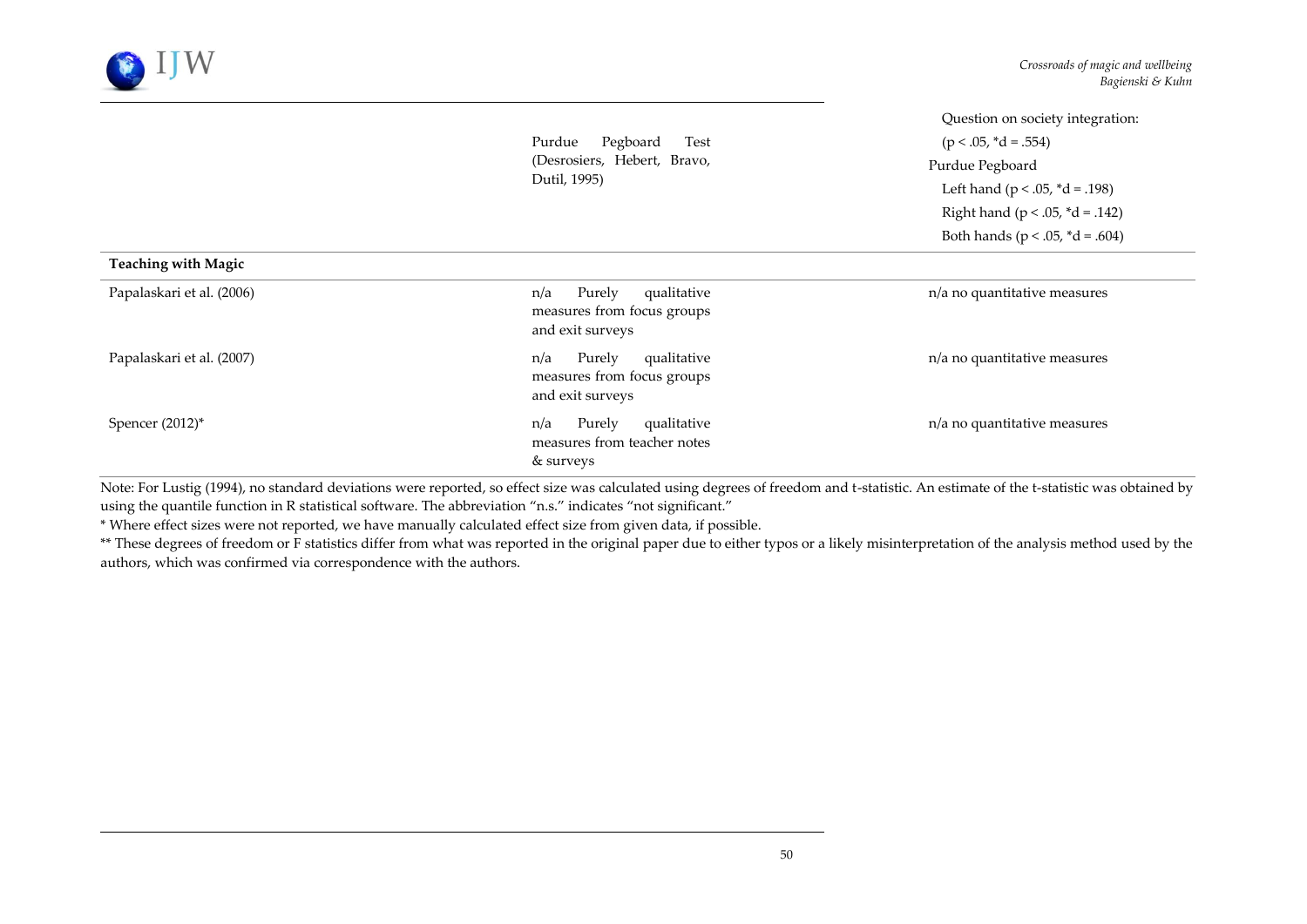

Bagienski, S., & Kuhn, G. (2019). The crossroads of magic and wellbeing: A review of wellbeing-focused magic programs, empirical studies, and conceivable theories *International Journal of Wellbeing, 9*(2), 41- 65. doi:10.5502/ijw.v9i2.740

#### *3.1 Witnessing magic*

The first level of the hierarchy is the simple act of witnessing a magic performance. We will now discuss and evaluate the empirical evidence for effects of witnessing magic, which include both affective and cognitive components of wellbeing, predominantly as creativity, heightened curiosity and the ways this curiosity has been applied.

Enhanced curiosity in response to impossible events was observed in a series of empirical experiments where magical explanations to an anomalous event (the disappearance or destruction of an object) elicited more curiosity than those without a magical explanation, for both children and adults (Subbotsky, 2010). Effect sizes were large (see Table 1) and the curiosity to explore the anomalous event was influenced by the amount of associated risk. Similarly, Harris (1994) reviewed studies of children's reactions to unexpected, impossible events (e.g. magic tricks), concluding that whilst surprise is an element, it is only one part of an evolving reaction that ultimately leads to efforts in explaining the impossible event. This drive to acquire knowledge is also a defining feature of Berlyne's (1954) theory of epistemic curiosity, and reflects the curiosity framework of Kashdan et al. (2018), namely, the dimensions of joyous exploration, deprivation sensitivity (drive to solve problems), and stress tolerance (willingness to embrace distress from mysterious events). Thus, feeling intensely curious appears to be a predominant response to witnessing magic.

This curiosity from magic has also been applied as a pain or behavioural management tool, where tricks are used as a distraction therapy. For example, Labrocca and Piacentini (2015) showed that distracting children with magic tricks can reduce venepuncture pain. Another study in the hospital setting entailed clowns performing tricks for children to reduce pre-operation anxiety (Vagnoli et al., 2005) in the waiting room and during anaesthesia. Researchers and staff found this entertainment to indeed relieve children's anxiety, but staff felt it may not be practical, due to the clowns' interference with operating room procedures.

Magic as a distraction technique has also been used by dentists to deal with difficult to manage, strong-willed children (Peretz & Gluck, 2005). The experiment showed that magic tricks yielded significant improvements in the amount of time taken to enter the dental chair, the number of successful radiographs taken, and cooperativeness of children when compared to traditional "tell-show-do" techniques. The researchers did not investigate why it was effective but suggested that magic caused children to perceive the dentist as a playful and approachable ally, thus reducing anxiety at the core of the troublesome behaviour.

While enhanced curiosity appears to be characteristic of watching magic, this curiosity might be localised to the content within the trick itself, so care must be taken to ensure it does not distract from the intended focus, such as a teacher's lesson. Moss et al. (2017) investigated this effect by measuring (1) engagement during a lecture video, (2) motivation to think effortfully about an upcoming task (need for cognition), and (3) comprehension of the lecture content after participants first watched magic or circus videos, or did not watch videos. Results (see Table 1) indicated that not revealing the trick's secret decreased motivation to think effortfully but did not affect the comprehension test scores. The decreased motivation for effortful thinking was consistent with their hypothesis that ruminating on how the trick was done would distract from subsequent learning. Furthermore, engagement decreased when participants viewed the magic, which the authors attributed to the contrast of an interesting magic trick to less interesting lecture material. Therefore, while witnessing magic can enhance curiosity, it may not transfer to

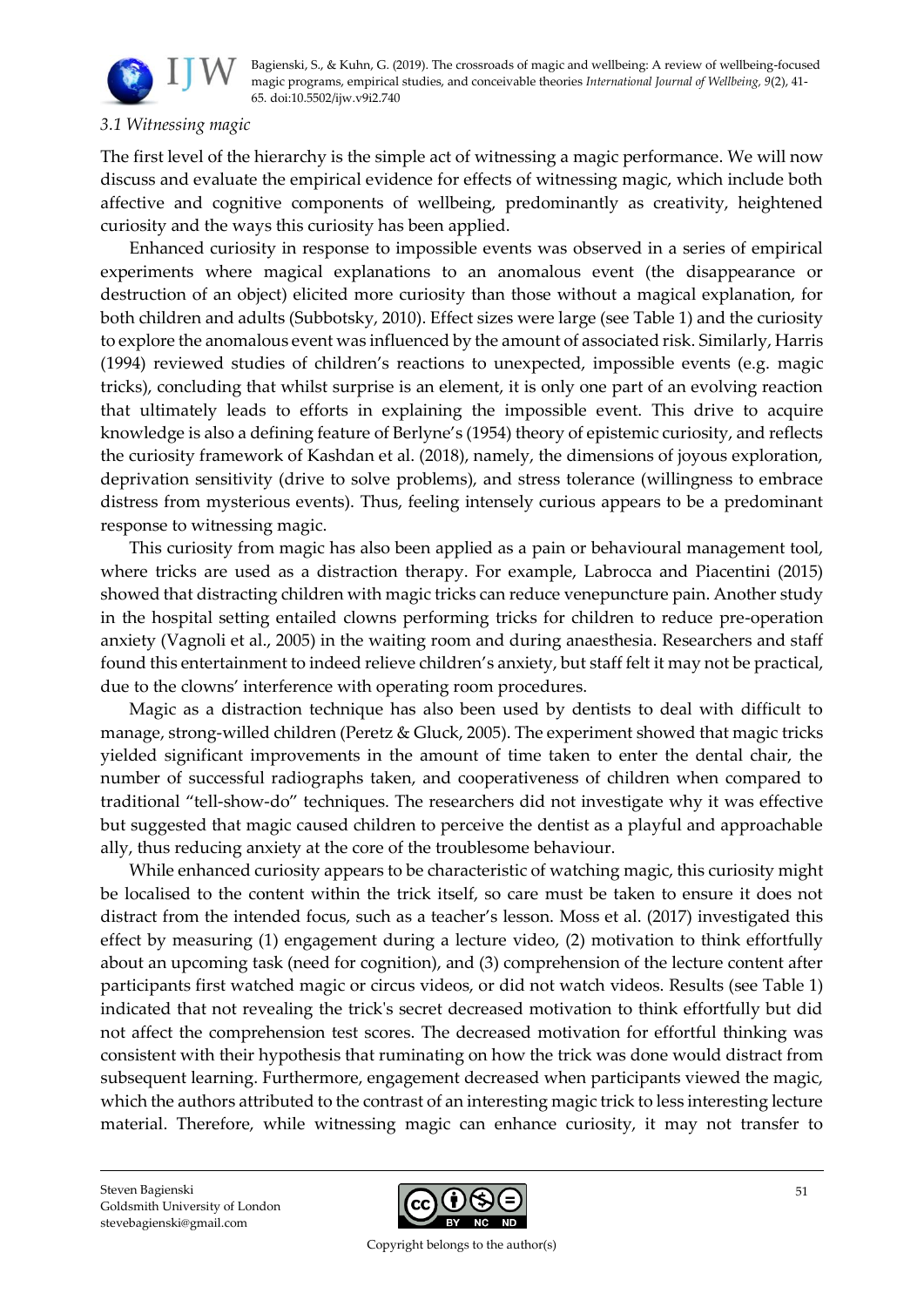

subsequent teachings, and a better approach may be embedding lessons directly into the trick's performance.

There is also evidence suggesting that witnessing magical content may enhance cognition through creativity. Subbotsky, Hysted, and Jones (2010) showed children films with either magical or non-magical content and found higher scores on creativity tests for participants who watched the magical scenes (see Table 1). While witnessing magical content and witnessing magic tricks are not identical (Lamont, 2017; Leddington, 2016), they do, however, share the same component of watching impossible events. If this impossible event is responsible for enhancing creativity, we would therefore expect this effect to also transfer over to magic tricks.

Watching magic tricks has also been applied to public health in the form of an AIDS themed magic show for teenage students (Lustig, 1994), which was shown to increase self-efficacy for condom usage, AIDS knowledge, and the ability to refuse sex with small to medium effect sizes (see Table 1). However, since questionnaires were administered immediately after the show, we know little about its long-term impact.

In sum, witnessing magic may prove beneficial in enhancing cognitive wellbeing through increased creativity, perhaps affective wellbeing through self-efficacy, and both affective and cognitive wellbeing through increased curiosity. This intense curiosity appears to be prevalent in witnessing magic, which has been used as a distraction to manage perceived pain (Labrocca & Piacentini, 2015), anxiety (Vagnoli et al., 2005) or troublesome behaviour stemming from anxiety (Peretz & Gluck, 2005). When this attention-grabbing aspect is used to teach, however, it does not necessarily transfer to subsequent information presented, especially if secrets are withheld.

#### *3.2 Discovering magic secrets*

The act of discovering secret knowledge, as in a magic trick, may also enhance affective wellbeing. Danek et al. (2014) used magic tricks to investigate insight experiences. Participants repeatedly watched magic tricks until they figured out the secret, and both quantitative affective measures and qualitative self-reports were administered. The qualitative measures showed themes of physiological arousal, cognitive aspects related to problem solving, and emotional aspects related to happiness, tension-release, or pride. Of the quantitative variables, happiness (as measured via analogue scales between "unpleasant" and "pleasant") was the most characteristic of these insight experiences. Since this happiness came from problem solving, it may enhance both affective and cognitive wellbeing during the magic learning process, but future studies are needed to clarify how this differs from simply being told secrets, with no active effort to discover secrets.

A more applied study used magic tricks to teach material in a computer science course (Hilas & Politis, 2014). The new teaching approach incorporated mathematical magic tricks, games, and drama as part of a new curriculum. They used a "mind-reading" trick where students mentally chose a number that the instructor could reliably reveal, with seemingly little information. Students were encouraged to discover how it worked, culminating with the instructor describing how the trick's secret utilised a computer science principle. Using a prior semester as the control, results showed significant increases in course evaluation scores (measuring positive affect as enthusiasm, interest, and motivation) with a medium effect size, raising it to the highest rated course in the department. While the inclusion of drama and games confounds effects from the magic trick, it is likely that at least some of the positive affect arose from discovering the secret to the magic trick (see Danek et al., 2014).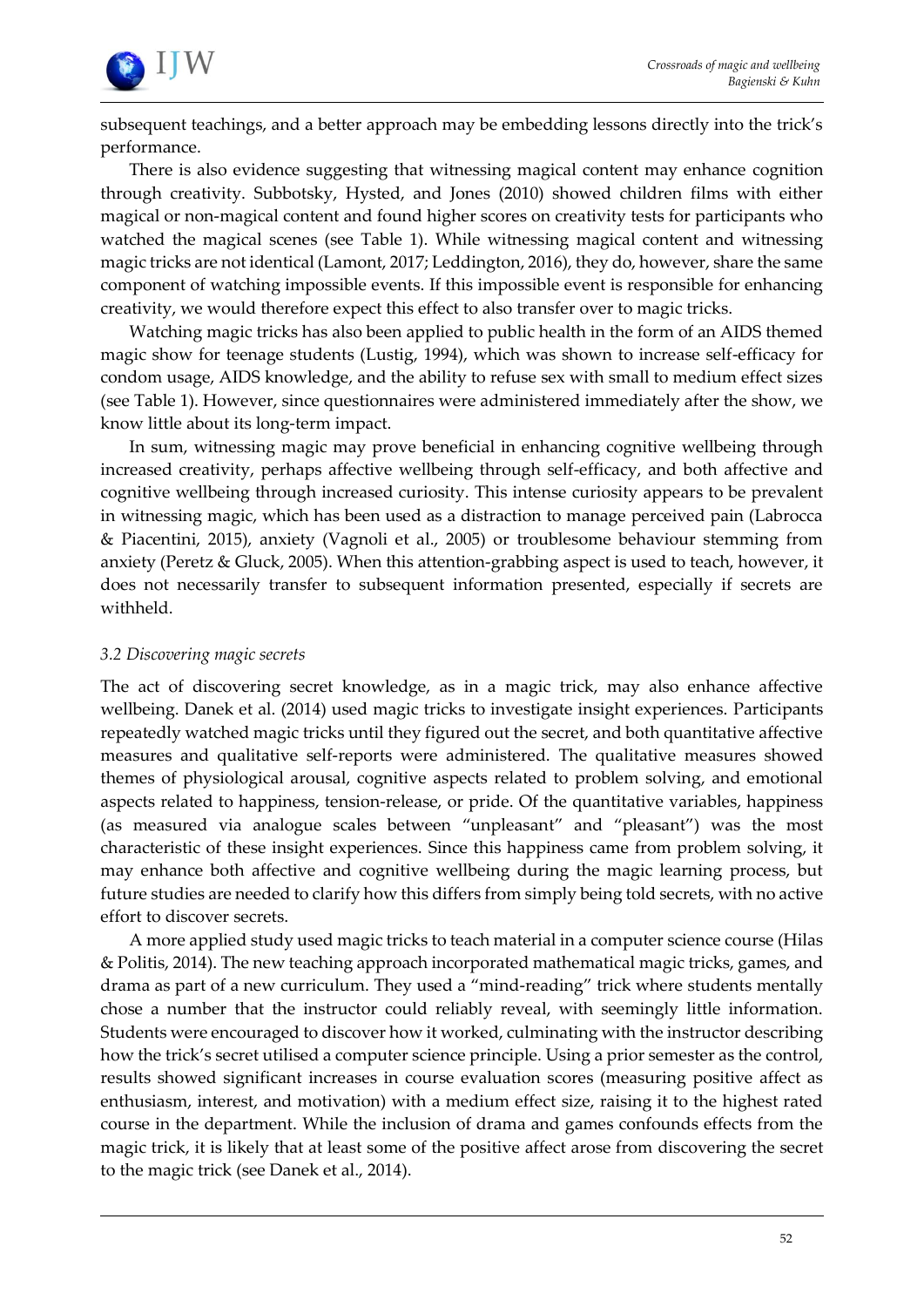

Overall, discovering secrets of magic may increase wellbeing through happiness, exhibited as pride or tension-release (Danek et al., 2014). This distinction builds upon the review by Lam et al. (2017) which highlighted humour as the predominant affective component. The study by Danek et al. (2014), however, clearly shows that humour is not the only affective component, because videos were devoid of humour, yet still enhanced happiness. As noted earlier, this encouragement to figure out magic tricks was also a focus of Foreman's (2016) cognitivebehavioural therapy program and of Hilas and Politis's (2014) new teaching approach, which showed increased positive affect in course evaluation surveys. While more research would help clarify the wellbeing effects of discovering secrets of magic, the available evidence suggests an impact on cognitive and affective wellbeing when discovering secrets of magic.

## *3.3 Performing magic*

Most of the empirical studies on magic and wellbeing involve teaching participants to perform magic. As will now be seen, higher wellbeing is observed in affective, cognitive, physical, and social domains in these studies.

The first is an empirical evaluation of the aforementioned Breathe Magic program, which delivers intensive physical therapy through magic lessons during a 2-week summer camp (Green et al., 2013). Researchers measured hand-use of hemiplegic children and found improvements with a large effect size in independently performing bimanual tasks with the hemiplegic hand at both the end of camp and a 3-month follow-up. Subsequent data collected by Breathe Magic suggests that these improvements were also maintained at 6-month follow-up assessments (Breathe Magic, n.d.). Beyond physical wellbeing, researchers also observed positive feedback from the children and noted the importance of the communal context.

Meanwhile, the Healing of Magic program was investigated in two studies. The first involved 11 acquired brain injury patients (Kwong & Cullen, 2007**)** who were taught magic using the Healing of Magic manual and were interviewed about the program. Only five completed the quantitative questionnaires on quality of life, self-esteem, and general health, with results only showing significant improvement for items measuring participants' energy and fatigue levels. However, it is difficult to draw meaningful conclusions due to the small sample size.

The second study utilising the Healing of Magic program involved mentally ill patients (Sui & Sui, 2007). Hospital staff were trained on the therapeutic use of magic tricks, which they taught to patients. Researchers used a within-subject design to measure personal wellbeing, selfefficacy, and various motor skills. As outlined in Table 1, results showed small to medium effect sizes for personal wellbeing and motor skills. Although the overall score for the self-efficacy scale was non-significant, one particular question that did change significantly reflected divergent thinking, as also seen in the prior study on witnessing magic (Subbotsky et al., 2010). Interestingly, the personal wellbeing scores were also driven by questions about social skills instead of curiosity. Interviews also revealed that patients felt motivated and engaged, and experienced many positive emotions. Taken altogether, motor skill improvements were attributed to consistent physical practice, whereas affective benefits appeared to be socially and cognitively driven.

Another study in the psychiatric setting entailed psychotic patients learning and practicing tricks, culminating in a final performance (Lyons & Menolotto, 1990). Researchers measured patients' affective perceptions and perceived benefits from the magic, with the highest rated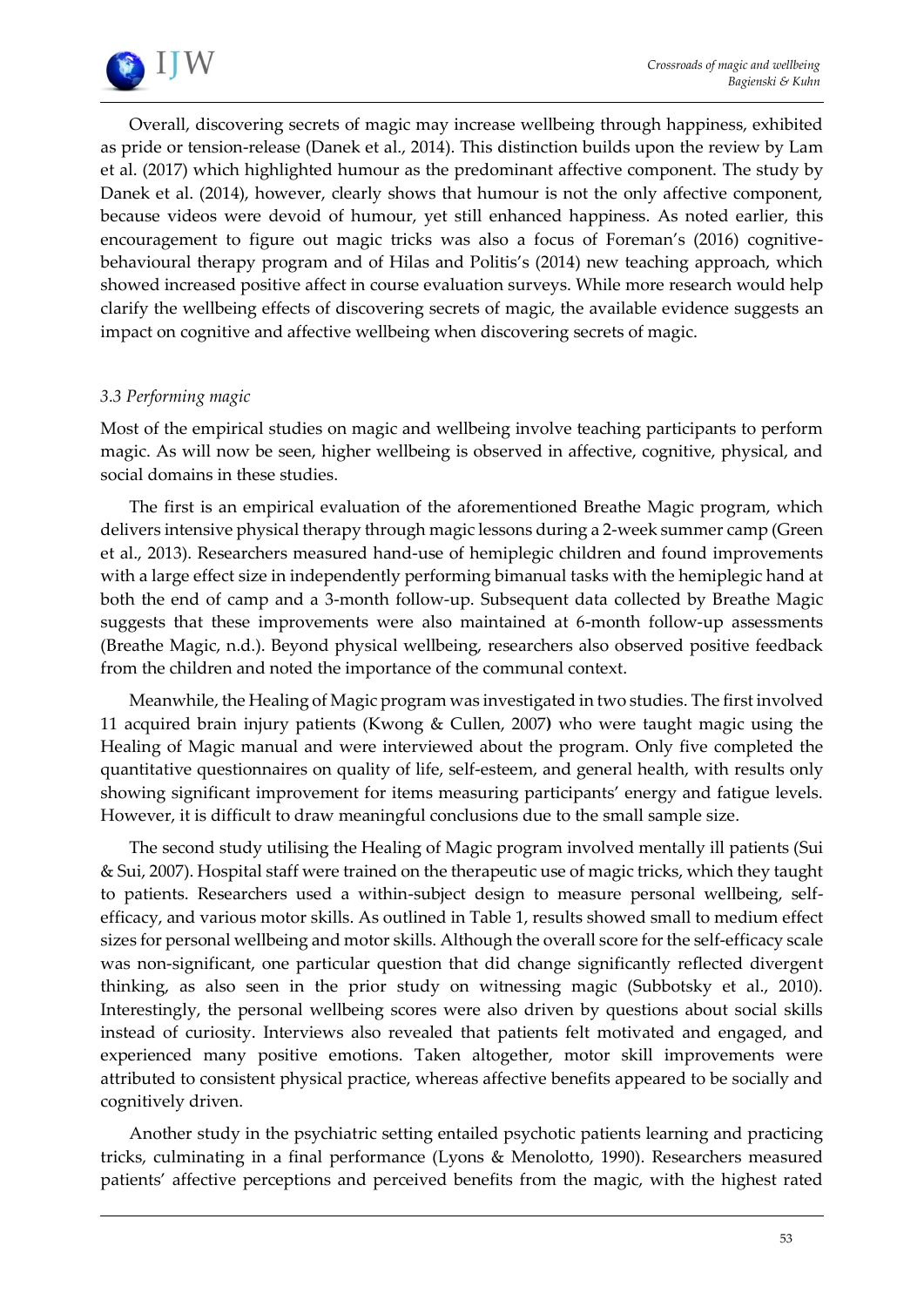

affective item describing magic as "sociable." For the perceived benefits, the highest rated items were that it helped patients relax, learn something new, and feel worthwhile. However, the study had no statistical analyses, no pre-intervention measures, and a small, perhaps biased sample of only self-selected patients interested in magic. Furthermore, their illnesses may have created inaccurate responses. Despite the flawed methodology, however, it is interesting that affective measures showed sociability, mirroring results from Sui & Sui's (2007) study. This social component of performing magic may be a reasonable focus for future experiments on psychiatric samples.

One final study in the psychiatric setting involved a sample of pre-adolescent boys (Levin, 2006). Again, participants learned, practiced, and performed magic tricks. Pre and post invention measures were taken, with results indicating numerical increases in self-esteem, and decreases in interpersonal boundary violations and timeouts. However, no confidence levels or significance tests were calculated, likely due to the small sample, thus warranting replication attempts with larger samples.

In the educational setting, Ezell and Klein-Ezell (2003) conducted an experiment with mentally and physically disabled elementary school students. Students were taught various magic tricks by older university students whose lessons followed Frith and Walker's (1983) guidelines on teaching magic to handicapped children. These university students provided encouragement, helped the children practice, and measured their self-confidence. When both felt confident, children were given opportunities to perform for younger students and non-disabled peers. Results showed significant increases in self-confidence with a large effect size, which was attributed to magic giving the children an exclusive skill that their non-disabled peers lacked. In summary, this study provides some evidence that performing magic can increase affective wellbeing in disabled students.

A more comprehensive study in the educational setting utilised the aforementioned Hocus Focus curriculum (Spencer, 2012) with disabled students in three separate schools. An array of measurements was taken, which included interviews, journals, the Rosenberg (1979) Self-esteem scale and the Hocus Focus Self-efficacy scale, which were taken before, midway through, and after the course. Teachers also completed student observations, kept anecdotal records, were interviewed about their experience, and filled out questionnaires. Questionnaires varied, based on what the specific school wanted to improve, such as cognitive ability, social behaviours, frustration tolerance, or self-advocacy skills.

Qualitative results from both teacher- and student-reported measures reflected improvements in affective, social, and cognitive wellbeing. Affective wellbeing was observed in themes of enhanced self-determination, self-esteem, motivation, and other positive behaviours. Social wellbeing was observed as better rapport with students, better leadership and social skills, positive peer relationships, more participation, and students mentoring each other. Cognitive wellbeing was observed as improvements in engagement, concentration, memory, ability to follow directions, and curiosity (as already seen in witnessing magic). However, the social skill improvements were seen only in the schools that included the performing aspects, thus suggesting that social wellbeing only emerges from performing magic.

Overall, Spencer's study (2012) provides good qualitative evidence for using magic to enhance wellbeing in affective, social, and cognitive domains for a diverse sample of disabled students. Unfortunately, the quantitative evidence was only reported in a visual graph and only for one school. Further limitations include inconsistent methodologies between schools and no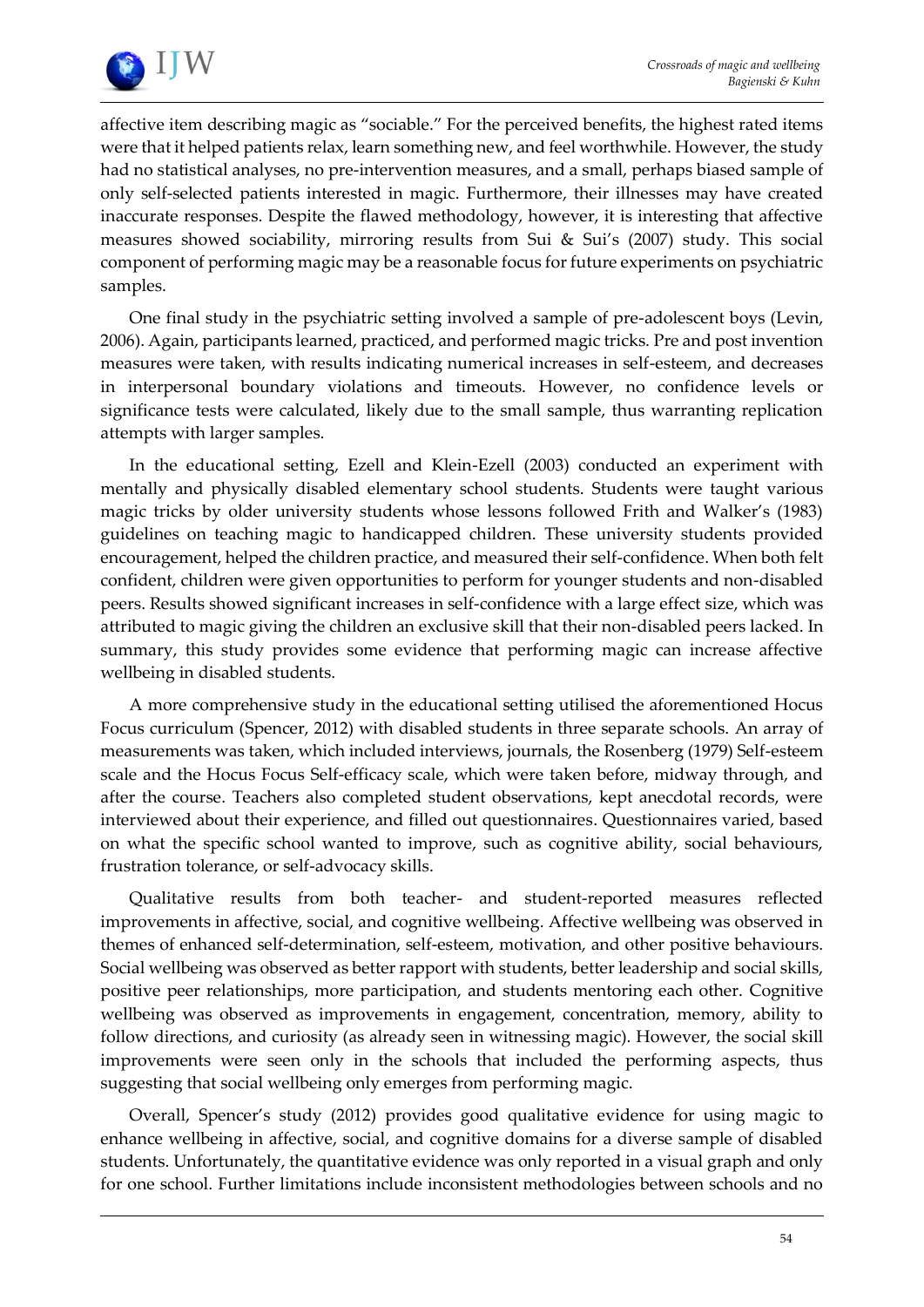

statistical significance testing, mirroring shortcomings in two of the psychiatric studies (Levin, 2006; Lyons & Menolotto, 1990).

In summary, social and motor skill benefits emerge when participants perform magic, while also retaining some affective and cognitive benefits from witnessing magic and discovering its secrets. Many different approaches have been used, but only a few studies (Green et al., 2013; Ezell & Klein-Ezell, 2003; Sui & Sui, 2007) had reasonable quantitative methodologies. This is not to say that the ample qualitative evidence (e.g. Spencer, 2012) is to be disregarded, but rather, that initial evidence shows enough positive effects to warrant further research.

## *3.4 Teaching with magic*

Only a few empirical studies investigated the wellbeing effect on the teacher when implementing magic. First were the teacher interviews from Spencer's study (Spencer, 2012), which revealed that teachers felt more confident and effective at teaching, as well as more job satisfaction from both their own personal growth and the personal growth they contributed to within their students.

The second study utilised a 2-week summer camp designed to attract and retain student interest in science, technology, engineering, and mathematics careers (Papalaskari et al., 2006; Papalaskari et al., 2007). For the first week, older children were trained to mentor younger apprentices by learning science, theatre, magical illusions, and problem solving. These skills were used to create educational performances that centred around a Harry Potter inspired, "American School of Magic" theme. During the second week, these young mentors used their performances to teach science to apprentices, which embedded scientific explanations directly into the tricks. Results from exit surveys and focus groups showed that mentors gained a deeper appreciation for science, theatre, and teaching careers, while both mentors and apprentices found it to be entertaining, exciting, and intensely enjoyable. Since these interviews were purely qualitative and only taken after the intervention, methodology was rather weak and it was difficult to draw firm conclusions. Nevertheless, one similarity we see in both of these approaches is a deeper appreciation of teaching, perhaps from witnessing the positive impact they had on their students.

#### **4. Discussion**

Applications for magic to enhance wellbeing in physical, affective, cognitive, and social domains are evident throughout both active programs and emerging empirical studies. These domains reflect some physical health outcomes in addition to the elements of wellbeing from Seligman's (2011, pp 16-25) wellbeing theory, namely, Positive Emotion, Engagement, Relationships, Meaning and Accomplishment (PERMA). We propose a progressive hierarchical model of magic and wellbeing that progresses from watching magic to teaching with magic. This model reveals unique benefits emerging at each stage, with at least some benefits retained and accumulated when moving up the hierarchy (Figure 2), namely, divergent creativity (Sui & Sui, 2007; Subbotsky et al., 2010) and qualitative evidence on the similar constructs of pride (Danek et al., 2014), self-confidence (Ezell & Klein-Ezell, 2003), and self-esteem (Spencer, 2012).

In the first stage of witnessing magic, positive emotions and engagement are exhibited as curiosity, interest, and its application as a distraction therapy. In the next stage, positive emotions and accomplishment are seen as happiness stemming from pride and tension-release when secrets are discovered. Additional improvements in social and motor skills only emerge once participants reach the stage of performing magic, which reflects relationships and perhaps more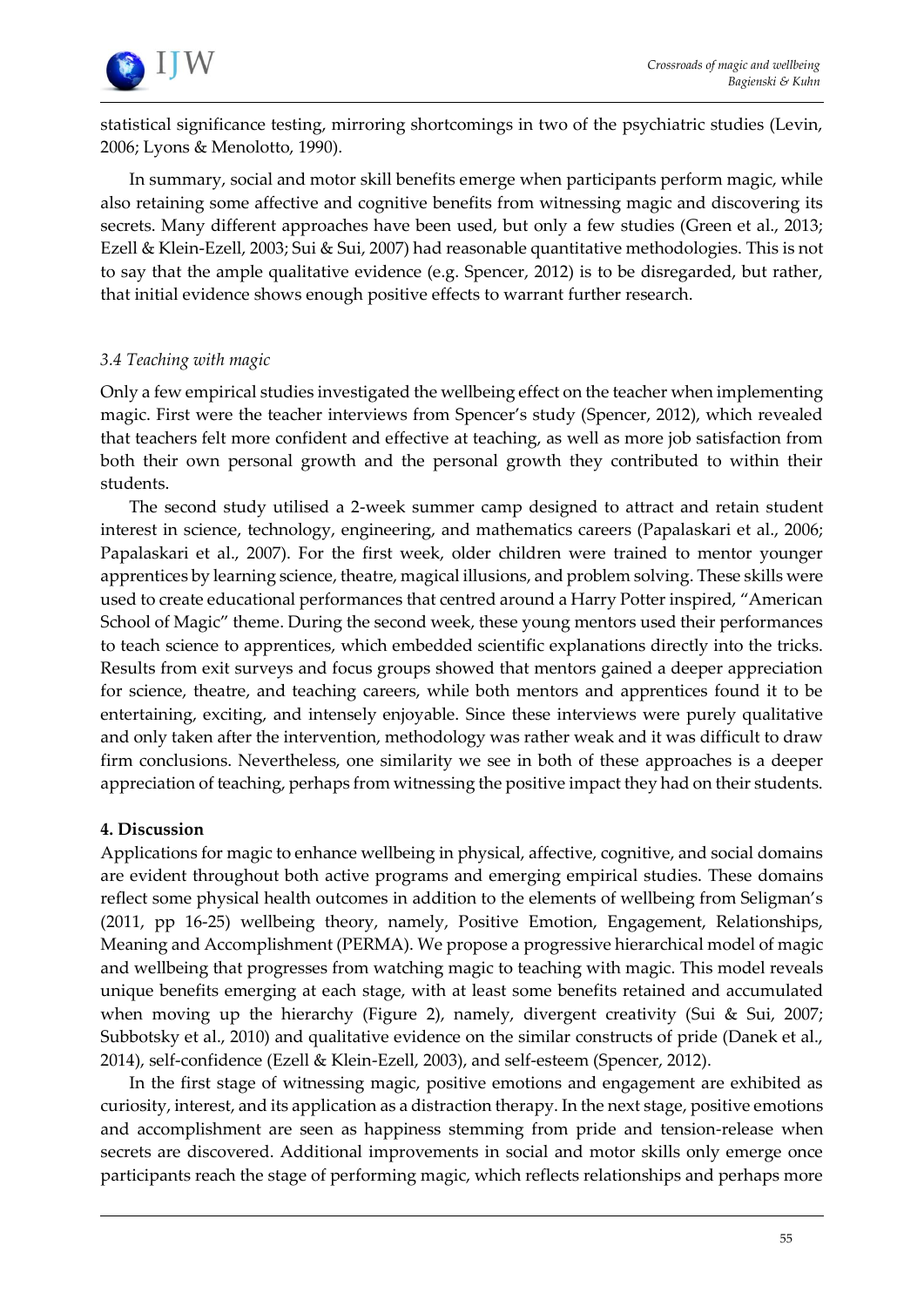

accomplishment in terms of the PERMA framework (Seligman, 2011). One distinction *between* stages is that the use of magic as a curiosity-inspired distraction tool helps manage difficult children with inflated self-esteem, whereas learning to perform magic helps uplift children with low self-esteem. Only two studies investigated effects of teaching with magic where the only distinct benefit from prior stages was a deeper appreciation for teaching, which may reflect meaning in the PERMA framework (Seligman, 2011) because the teachers saw the positive impact contributed to their students.



*Figure 3*. Magic and wellbeing hierarchy, highlighting the unique benefits that emerge in each stage in addition to those from lower stages.

These observations are not surprising, since elements of PERMA are moderately correlated (Goodman, Disabato, Kashdan, & Kauffman, 2018), but we do hypothesise magic to be particularly unique and useful in the high degree of curiosity it inspires, due to its secretive nature, and in its frequent reliance on both astute social skills and a broad spectrum of motor movements. However, future research is still required, since many studies lack scientific rigour, do not control for third variables (e.g. humour, learning a new skill) and few investigated mechanisms for how magic specifically affects the building blocks of wellbeing.

Additionally, it is not clear whether certain benefits are more applicable for certain samples. For example, many samples involved children or handicapped individuals. However, some of the higher quality studies indicate that the ability to inspire intense curiosity (Subbotsky, 2010) and how that curiosity acts as a distraction (Labrocca & Piacentini, 2015; Peretz & Gluck, 2005; Moss et al., 2017; Vagnoli et al., 2005) are common in both healthy children and well-functioning adults who witness magic. Additionally, different types of curious people (Kashdan et al., 2018), might predict spectators who actively try to find the secret as opposed to those who watch passively. Finally, different genres of magic may yield different responses. Nevertheless, the current evidence will guide the remainder of this section, which discusses theoretical explanations that draw upon more established psychological research.

One overarching feature emerging from the empirical studies is the ability of magic to create curiosity and capture people's interest. This interest has been utilised in a range of domains, such as distraction therapies (Labrocca & Piacentini, 2015; Peretz & Gluck, 2005; Vagnoli et al., 2005), teaching in schools (Hilas & Politis, 2014; Spencer, 2012), and physical therapies (Green et al., 2013) as an engaging and motivating tool. It is likely that these approaches create intrinsically motivated experiences, since fun and positive emotions are often present, which are intrinsically motivating and pursued for their own sake (Jayawickreme, Forgeard, & Seligman, 2012). These experiences are also indicative of the joyous curiosity dimension in the curiosity framework of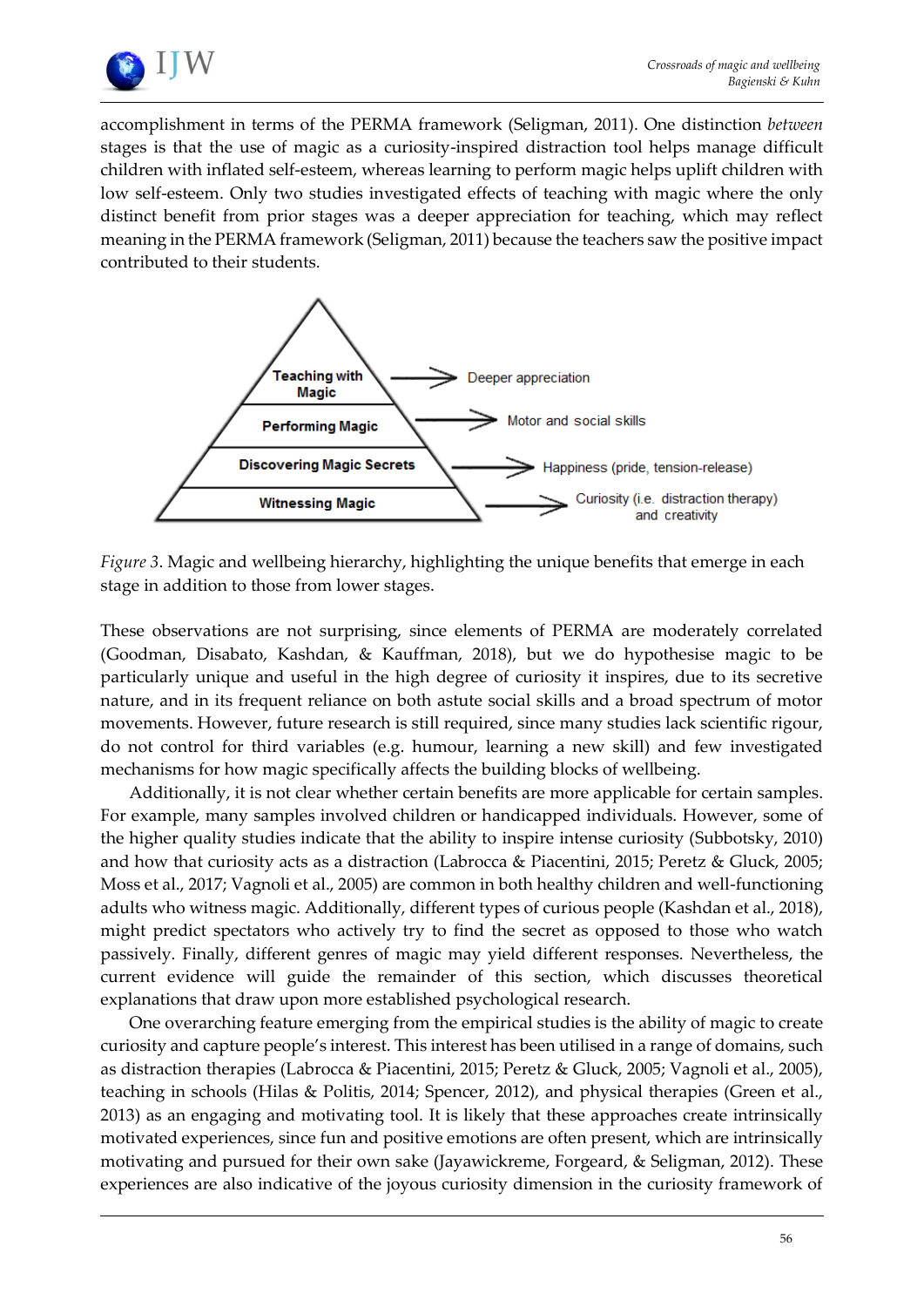

Kashdan et al. (2018), which relates to the joy of seeking out new knowledge and information. The other dimensions of curiosity might also be related, as discussed in the following sections, where different elements of wellbeing are considered, suggesting possible theoretical mechanisms at play in the hierarchy of magic and wellbeing.

#### *4.1 Witnessing magic*

As noted earlier, intense curiosity commonly results from witnessing magic. Curiosity, however, is more than an intellectually engaging phenomenon: it is an emotion that is often associated with positive affect via pleasurable exploratory processes (Csikszentmihályi, 1990; Kashdan et al., 2018; Kashdan, Rose, & Fincham, 2004).

This pleasurable exploratory process seen in magic would be the joyous exploration dimension from Kashdan et al.'s (2018) recent work where they consolidate the different perspectives in curiosity research into a scale that gave five distinct dimensions. Their analysis indicated that this type had the second highest association with wellbeing measures. The dimension they found most associated with wellbeing is stress tolerance, which entails a willingness to embrace doubt or confusion that arises from unexpected or mysterious events. Witnessing magic is an unexpected (Parris et al., 2009) and mysterious event, yet these intense emotions are experienced in a safe and entertaining environment (Leddington, 2017). Thus, the enjoyment and wonder from magic might help condition people's attitudes toward uncertainty and help them embrace this uncertainty. How to best use the curiosity from magic in learning environments is still unclear, but one important factor might be whether lessons are embedded either within the trick's performance or within its secret, as suggested by Moss et al. (2017). Further evidence for this suggestion comes from Gruber, Gelman, & Ranganath (2014), who showed that memory improved during states of high curiosity, and how students participate more when curious (Park, Tsukayama, Goodwin, Patrick, & Duckworth, 2017). Therefore, embedding lesson material within the presentation or explanation of a trick (rather than afterwards) could be a fruitful avenue for future research.

Another positive emotion that witnessing magic might elicit is awe. Keltner and Haidt's (2003) framework of awe has two main components that are relevant to magic: a need to assimilate the experience into one's current mental structures and a perceived sense of vastness. The need for assimilation results from the cognitive conflict that is at the core of the magical experience (Lamont, 2017; Leddington, 2016; Rensink & Kuhn, 2015a). The second condition of perceived vastness is also met, because, as a spectator watches an effective magic trick, every possible explanation that they imagine would be disproven (Lamont, 2017; Leddington, 2016; Ortiz, 1994; Rensink & Kuhn, 2015a). Because of this, they become aware of a vast number of possible explanations that must exist, including an unknown correct one that exceeds their current knowledge. Thus, the spectator becomes cognisant of how limited their understanding truly is, even for very fundamental perceptions of our universe created by our senses. However, it is unclear whether this experience diminishes self-interest, as observed in other awe research (Bai et al., 2017), or whether it offers a unique exception. One possibility is that magic tricks elicit an emotion that lies at the intersection of awe and curiosity, namely, that of wonder. This positive emotion of wonder would align with both (1) observations of emotional gradients between awe and curiosity (Cowen & Keltner, 2017), and (2) a theoretical framework by Pritchard (Billingsley, Abedin, & Chappell, 2018) suggesting that the distinction between awe and wonder is that wonder has a participatory element.

Meanwhile, positive emotions may also explain how creativity increases from witnessing magic (Subbotsky et al., 2010). Creativity involves both divergent thinking where multiple ideas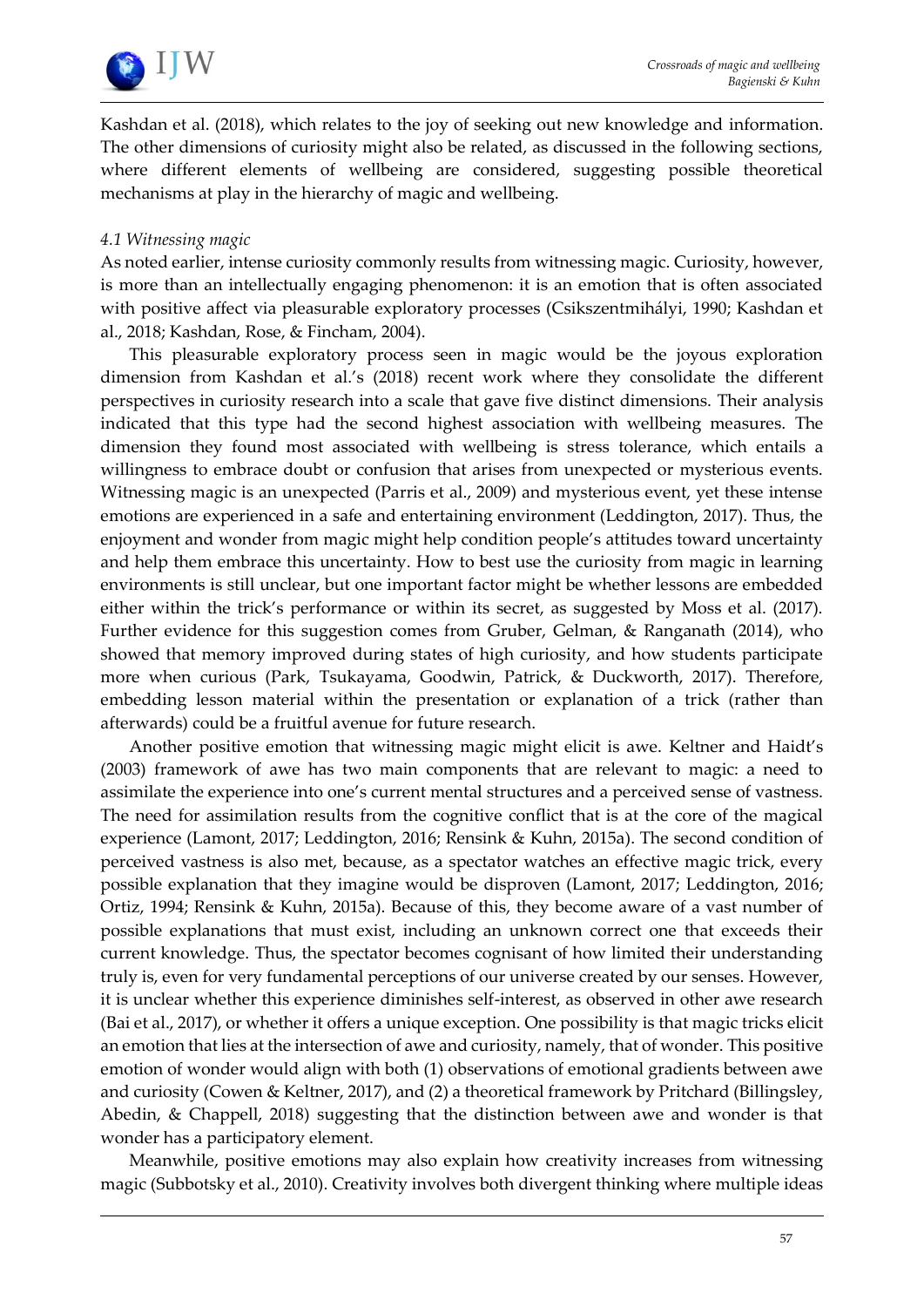

are generated, and convergent thinking where a selection from those ideas is made (Fürst, Ghisletta, & Lubart, 2014). Subbotsky et al.'s (2010) study on watching magical content focused only on divergent thinking, which aligns with the Broaden-and-Build theory of positive emotions (Fredrickson, 1998). This theory argues that positive emotions exist in order to broaden mental resources and build them over time. In the case of witnessing magic, the positive emotion of curiosity would broaden by generating multiple imagined realities for a magical film (Subbotsky et al., 2010) or by generating multiple imagined solutions for a magic trick, thus creating a motivation to explore (Subbotsky, 2010). In both cases, curiosity comes from witnessing apparently impossible moments.

## *4.2 Discovering the secret of magic*

The specific insight moment from discovering a trick's secret was also associated with happiness, as measured by analogue scales ranging from "unpleasant" to "pleasant," with qualitative reports showing that these positive feelings came from tension-release and pride (Danek et al., 2014). This is consistent with literature on solving other types of insight problems (i.e. verbal, special, or mathematical puzzles), in that positive affect is a core characteristic of insight experiences (Canestrari, Branchini, Bianchi, Savardi, & Burro, 2018; Topolinski & Reber, 2010). Hilas & Politis (2014) also explicitly instructed participants to discover the secret, and while the effect of this encouragement is still unclear, the urge to discover the secret might naturally be motivated by the curiosity from watching magic tricks, regardless of instruction.

Once the secret is discovered, an insight experience occurs, with the emotion of pride and a sense of accomplishment that seems to emerge at this stage. This pride, along with the initial curiosity, may then create desire in replicating the trick oneself, thus motivating the learning and performing of the trick.

#### *4.3 Performing magic*

One of the most apparent uses for learning and performing magic is to increase physical wellbeing through developing motor skills in physical therapy. Magicians use sleight of hand and carefully controlled body language to achieve the necessary deception for the magical effect. The sleights involve ultra-fine dextrous movements, whereas the magician's misdirection via his gaze, gestures, or body angle involves larger bodily movements. Because of this wide range of both fine and gross physical movements, the design of magic tricks can be effectively integrated with physical therapy exercises.

However, there is likely more than just the physical movements that can explain the physical health outcomes. The art of magic is a form of entertainment, and therefore witnessing magic contains a great deal of positive emotions, which may play a role in two ways. Firstly, these positive emotions would motivate individuals to carry out the monotonous tasks of physical therapy under the guise of fun and engaging magic lessons (presumably via curiosity, awe, or pride from insight experiences). Secondly, once the learning begins, the positive emotions themselves may contribute to physical health. Positive emotions have been linked to a wide range of beneficial physical health outcomes that may operate on fundamental physiological processes (Diener, Pressman, Hunter, & Delgadillo-Chase, 2017). These include resistance to infectious disease (Cohen, Alper, Doyle, Treanor, & Turner, 2006), reduced risk of heart disease (Davidson, Mostofsky, & Whang, 2010; Tindle et al., 2009) and lower all-cause mortality (Xu & Roberts, 2010). Therefore, these beneficial physiological effects of positive emotions may also extend to physical therapy outcomes. If so, the presence of positive emotions when watching, learning, or performing magic tricks would further explain their effectiveness in enhancing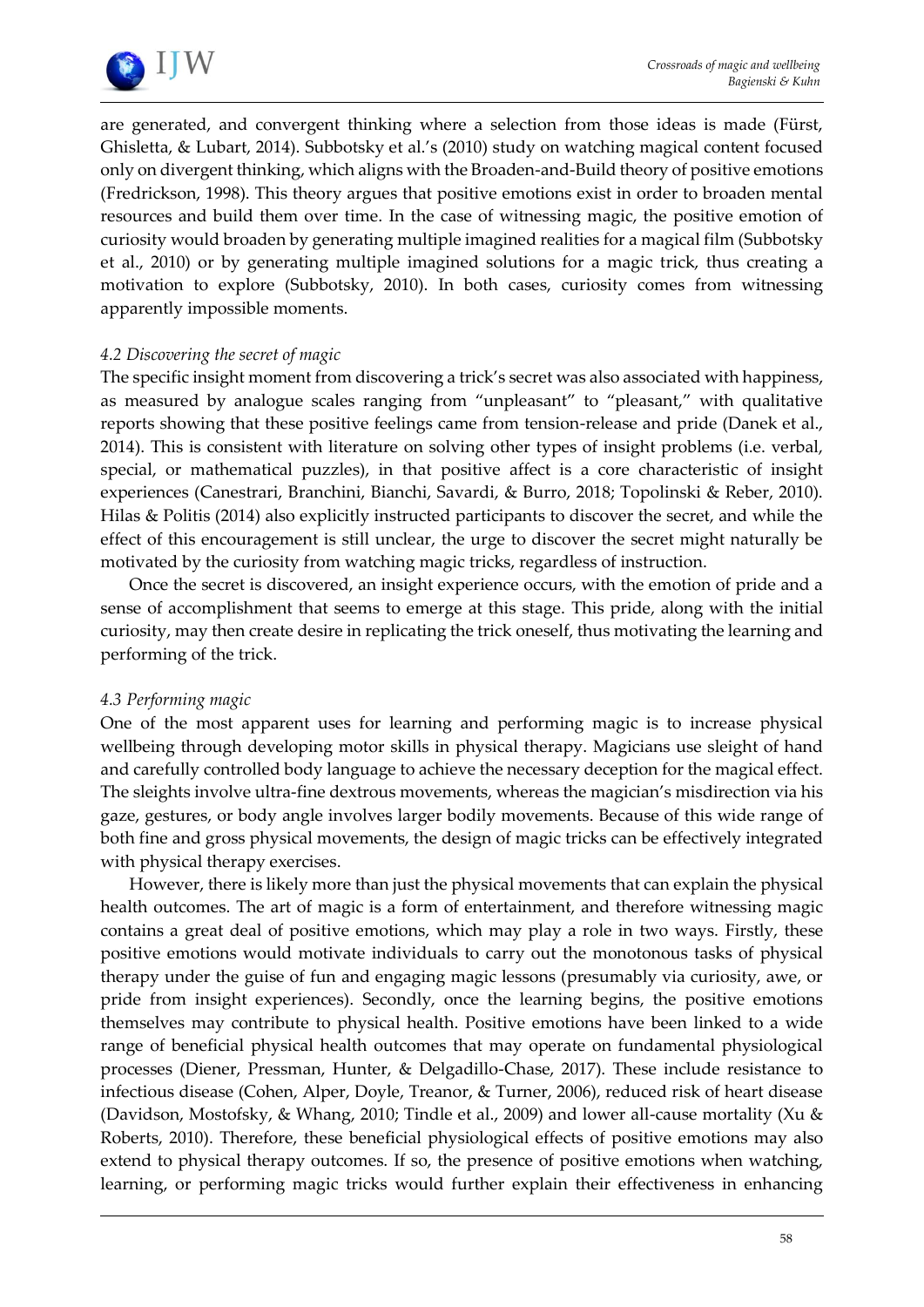

physical wellbeing via motor skills (Green et al., 2013**;** Spencer, 2012**;** Sui & Sui, 2007), and reducing venepuncture pain (Labrocca & Piacentini, 2015).

Additionally, performing magic up close could be a good fit for enhancing social relationships by utilising social skills that encourage positive relationships (Spencer, 2012; Sui & Sui, 2007). Two prominent features of positive relationships are the act of sharing good news and responding to it actively and constructively (Gable, Reis, Impett, & Asher, 2004; Gable, Gonzaga, & Strachman, 2006). These active constructive responses are characterised by enthusiasm and encouraging the bearer of good news to relive that moment, thus capitalising on the associated positive emotions. These responses may account for why the improved relationship skills emerged only in studies teaching participants to perform magic. As previously noted, magic tricks elicit curiosity, especially if a magical causation is suggested (Subbotsky, 2010). This curiosity reflects the constructive part of an active constructive response, where the person genuinely wants to learn more about the good news. In the case of magic, the "good news" is the ability to execute a trick successfully, which is shared by performing it. Moreover, surprise is a strong candidate for the experience of watching magic tricks (Harris, 1994; Parris et al., 2009; Vidler & Levine, 1981). When this surprise is combined with positive affect, the resulting emotion resembles enthusiasm, which is the remaining part of an active constructive response. Therefore, the nature of performing magic tricks is hypothesised to enhance social wellbeing by encouraging active constructive responses, which cultivate positive relationships (Reis et al., 2010) and may partially explain the unique manner of how magical expertise is predominantly developed from informal social settings (Rissanen et al., 2014).

Once these active-constructive responses are initiated, the close-up magician will surely see the emotional reaction of spectators, because the deception for magic tricks often requires making eye contact. Eye contact also triggers mimicry of facial expressions between two individuals, which in turn creates a synergistic, embodied experience of the emotions (Niedenthal, Mermillod, Maringer, & Hess, 2010). Therefore, the magician *also* experiences the spectator's positive emotions, which then reverberates back and forth between performer and spectators throughout the performance, thus creating an upward spiral of positive emotions. As a result, a positive rapport occurs, which could ultimately grow into meaningful relationships, as positive emotions are crucial for their formation (Waugh & Fredrickson, 2006). The link between such relationships and lifetime psychological wellbeing is also well established (Lyubomirsky, King, & Diener, 2005), so one mechanism for performing magic to increase wellbeing is hypothesised to be the cultivation of social relationships. One important distinction, however, is that these social wellbeing improvements would presumably be stronger for small, live audiences where eye contact is less restricted, compared to video-recorded or larger stage performances.

Other benefits of performing were increases in pride, confidence and self-esteem (Ezell, & Klein-Ezell, 2003; Spencer, 2012; Sui & Sui, 2007), but there are limitations on understanding their source. For example, pride may arise from a successful performance, or from successfully guessing secrets to magic tricks, as in Danek et al.'s (2014) study. It is also unclear whether these wellbeing benefits stem from practicing the tricks or performing them, since none of the studies controlled for this distinction.

#### *4.4 Teaching with magic*

One final, unclarified distinction is whether teaching with magic performances yields any unique benefits beyond those of performing magic. When children used magic to teach younger children, it resulted in deeper appreciation for the professions involved (Papalaskari 2006; Papalaskari, 2007). Similarly, the qualitative data from teachers in Spencer's (2012) study indicated a deeper appreciation of teaching. In both instances, the participants contributed an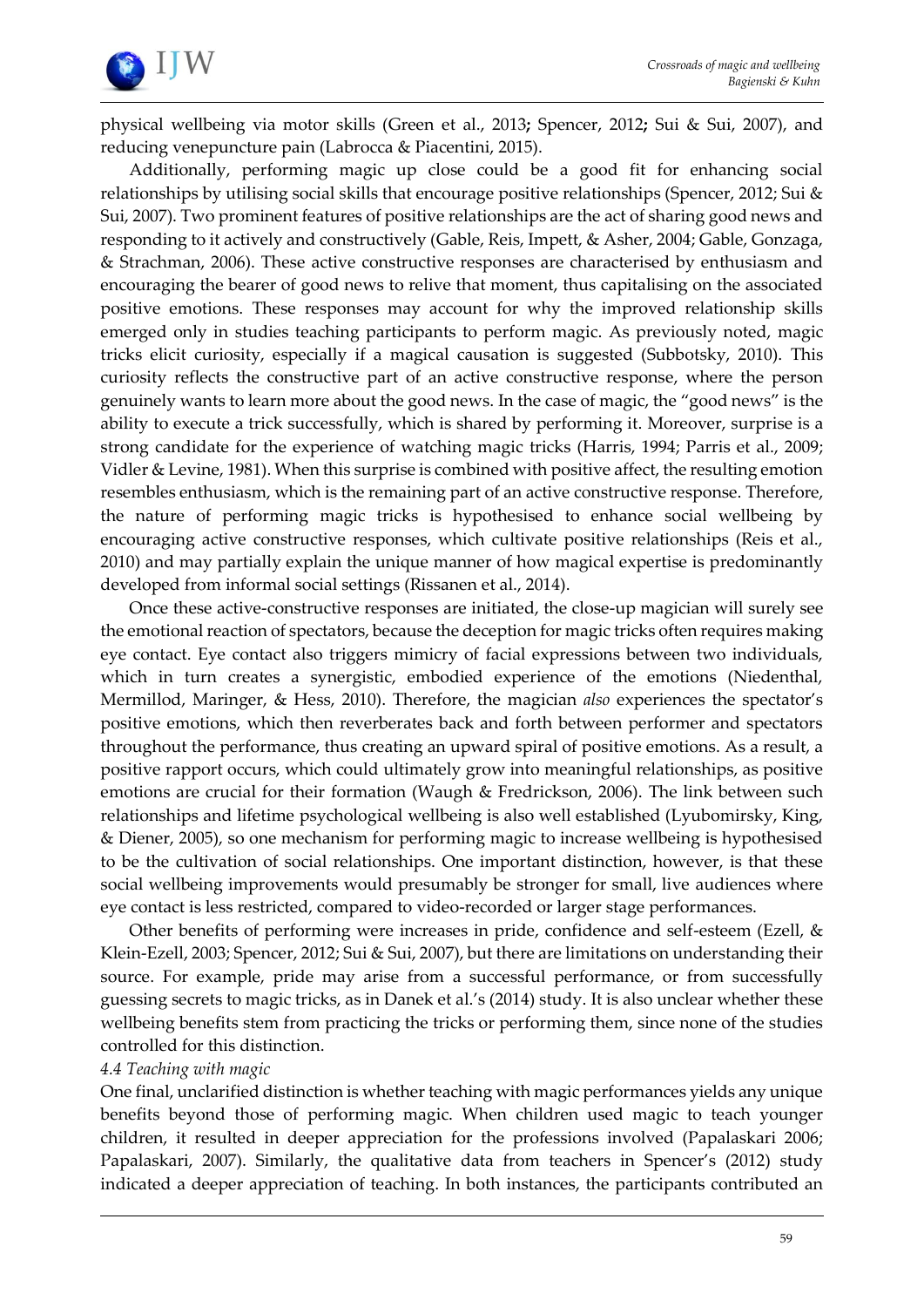

enjoyable learning experience to their students, which resembles the meaning element of the PERMA framework (Seligman, 2011), because meaning in this framework is indicative of serving something greater than the self (i.e. the students). Therefore, this meaningful appreciation of teaching might come from a noble sense of contribution rather than positive affect. While this may not necessarily be unique to magic, the added aspect of paying forward the benefits of witnessing magic to others nevertheless makes it a worthwhile line of future research.

## **5. Conclusions and implications**

Magic is an ancient entertainment form, and in the last decade we have witnessed growing scientific interest in understanding the experience of magic (Leddington, 2016; Lamont, 2017; Rensink & Kuhn, 2015a), as well as cognitive mechanisms that enable magicians to create these unique experiences (Kuhn, Caffaratti, Teszka, Rensink, 2014). The science of magic has started to build bridges between the scientific community and magicians' applied psychological knowledge and experience. As seen in this review, magic has also been used to enhance wellbeing in physical, affective, cognitive, and social domains throughout both active programs and emerging empirical studies. In both, we observe the use of magic as a motivating tool. A common application for these programs is physical therapy, but other settings include schools, hospitals, psychological therapy, and lifestyle intervention. Empirical studies show positive effects, but many have weak methodologies, warranting further research.

Despite the shortcomings, we have observed that witnessing magic enhances affective and cognitive wellbeing by inspiring intense curiosity and interest, which have been used as a distraction therapy. We believe that this ability to capture interest, along with feelings of awe, may be fundamental to the emotional experience of well-performed magic. This combination of curiosity and awe can be thought of as wonder. Thus, magic would be ideal for future research avenues on the scientific study of wonder. The timing for such research is also opportune, considering the recent strides in measuring both curiosity (Kashdan et al., 2018 ) and awe (Yaden et al., 2018). The implications of such research in positive psychology interventions are large, as the first step is capturing interest so that individuals can fully focus on what matters. Additionally, it is possible that the wellbeing benefits of curiosity and awe transfer to experiences of wonder. For curiosity, the dimensions most relevant might be joyous exploration, stress tolerance, or deprivation sensitivity, with the former two having strong associations with wellbeing (Kashdan et al., 2018). For awe, some wellbeing benefits include increased prosocial behaviour (Piff et al., 2015), enhanced attention (Sung & Yih, 2016), decreased aggressive behaviour (Yang, Yang, Bao, Liu, & Passmore, 2016), and creative benefits (Liberman, Polack, Hameiri, Blumenfeld, 2012). Other fruitful avenues in witnessing magic may include how individual differences in curiosity relate to the enjoyment of magic, as well as which factors in a performance lead to which types of curiosity.

Similarly, discovering secrets of magic was linked to wellbeing, as pleasant emotions from insight experiences. Performing magic builds upon these effects by showcasing improvements in social and motor skills, while retaining at least some aspects from prior stages. Thus, magic might be useful as an interesting and enjoyable type of social skills training for captivating team building experiences in the corporate space. Finally, using magic to teach might cultivate a deep sense of meaning and appreciation for one's teaching contributions. During each of these stages, there appears to be a sense of wellbeing, motivating progress toward the next stage. In this review, we offered a new framework that helps structure these different approaches, and also suggested some theoretical models that may account for the positive effects and potential hypotheses.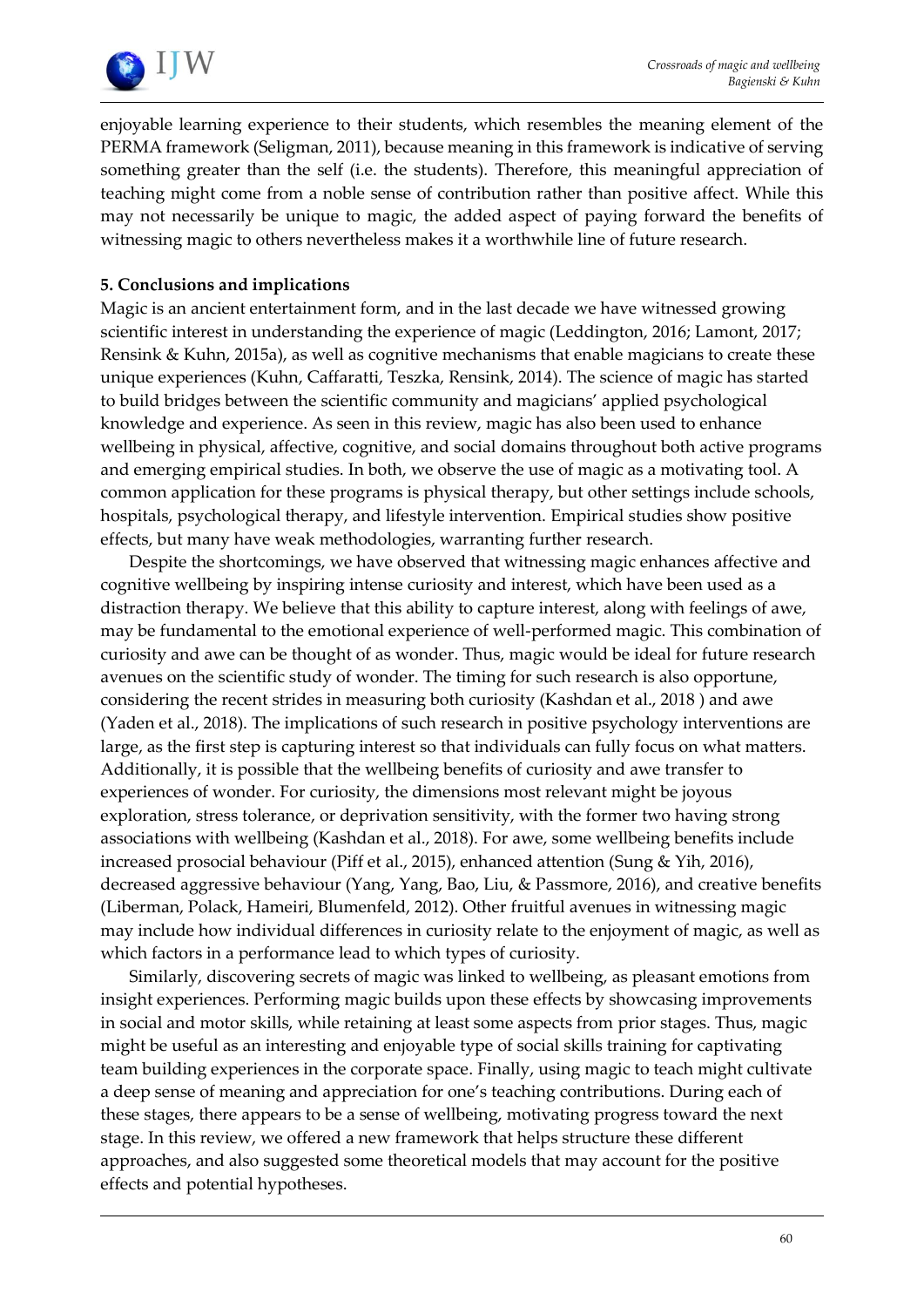

Many avenues of magic and wellbeing are still largely unexplored. Well-designed experiments will help greatly in clarifying the psychological mechanisms at play. Moreover, we hope that the new theoretical insights in our understanding of magic will further help this process. Characterising the emotional and social experiences of magic would provide an excellent foundation, since magic is commonly used as an enjoyable, motivating tool in social settings. This solid foundation could then be used to investigate its interactions with physical or cognitive wellbeing, and further clarify whether wellbeing emerges through processes such as positive emotions and active-constructive responding, or perhaps guide us to more unexpected mechanisms. In doing so, the existing wellbeing-focused magic programs can better capitalise on the most useful aspects of magic tricks, professional entertainers can gain better professional opportunities, and perhaps new, more effective and more inclusive approaches will be created that help both the disadvantaged and the general public to lead more meaningful, flourishing lives.

#### **Authors**

Steven E. Bagienski Goldsmiths, University of London, United Kingdom stevebagienski@gmail.com

Gustav Kuhn Goldsmiths, University of London, United Kingdom G.Kuhn@gold.ac.uk

#### **Publishing Timeline**

Received 18 May 2018 Accepted 9 December 2018 Published 9 July

#### **References**

- Bai, Y., Maruskin, L., Chen, S., Gordon, A., Stellar, J., McNeil, G., . . . & Keltner, D. (2017). Awe, the diminished self, and collective engagement: Universals and cultural variations in the small self. *Journal of Personality and Social Psychology*, *113*(2), 185-209.
- Berlyne, D. (1954). A theory of human curiosity. *British Journal of Psychology General Section*, *45*(3), 180-191.
- Beyer, J. E., Denyes, M. J., & Villarruel, A. M. (1992). The creation, validation, and continuing development of the Oucher: A measure of pain intensity in children. *Journal of Pediatric Nursing*, *7*(5), 335-346.
- Billingsley, B., Abedin, M., & Chappell, K. (Eds.). (2018). *A teacher's guide to science and religion in the classroom* (pp. 46-57). Abingdon, England: Routledge.
- Bolton, D., Dearsley, P., Madronal‐Luque, R., & Baron‐Cohen, S. (2002). Magical thinking in childhood and adolescence: Development and relation to obsessive compulsion. *British Journal of Developmental Psychology*, *20*(4), 479-494.
- Bowman, R. P. (1986). The magic counselor: Using magic tricks as tools to teach children guidance lessons. *Elementary School Guidance and Counseling*, *21*(2), 128-38.
- Breathe Magic. (n.d.). http://breatheahr.org/knowledge/breathe-magic-intensive-therapy-foundation/
- Cacioppo, J. T., Petty, R. E., & Feng Kao, C. (1984). The efficient assessment of need for cognition. *Journal of Personality Assessment*, *48*(3), 306-307.
- Canestrari, C., Branchini, E., Bianchi, I., Savardi, U., & Burro, R. (2018). Pleasures of the mind: What makes jokes and insight problems enjoyable. *Frontiers in Psychology*, *8*, 2297.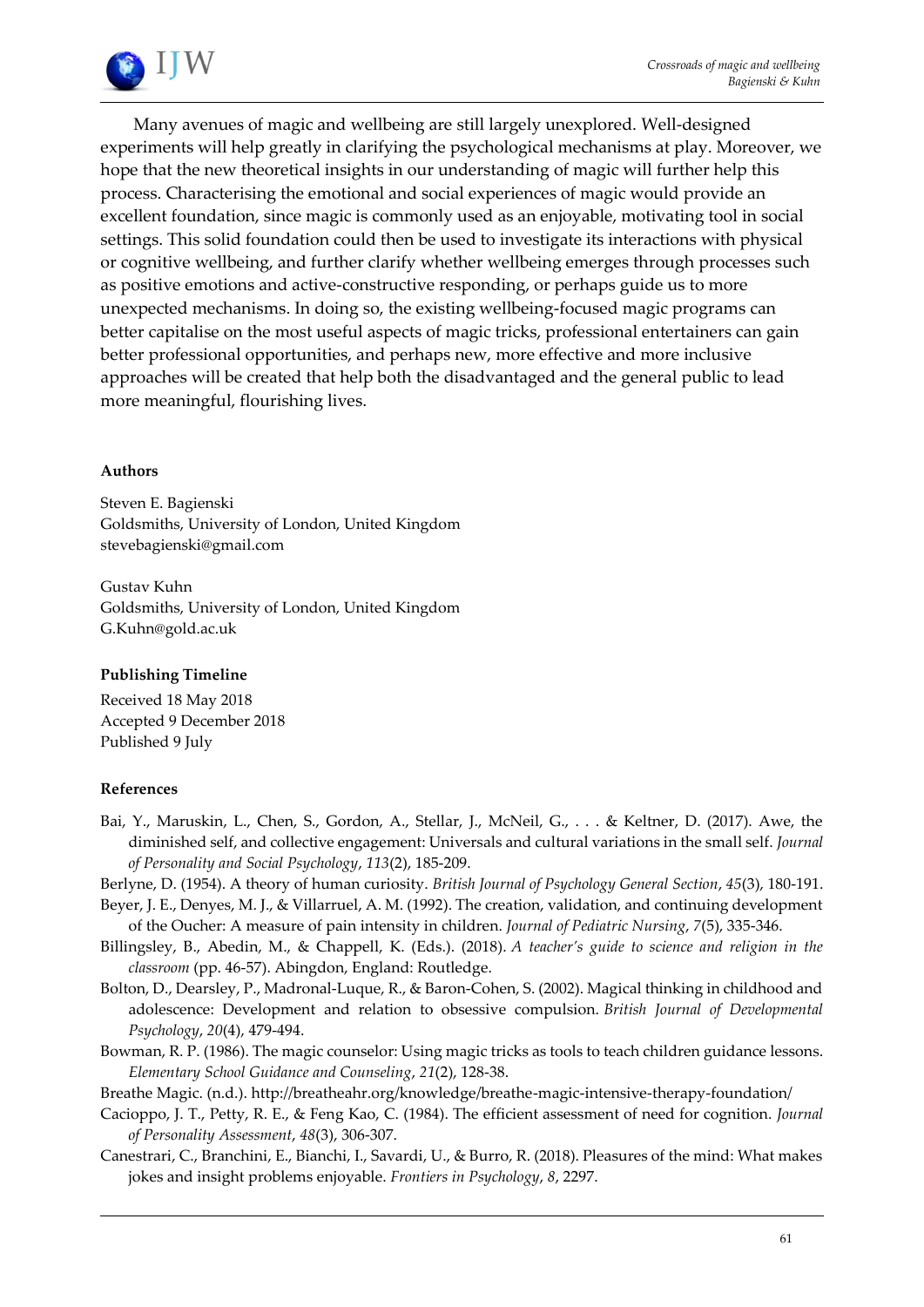

- Chiu, F. P., & Tsang, H. W. (2004). Validation of the Chinese general self-efficacy scale among individuals with schizophrenia in Hong Kong. *International Journal of Rehabilitation Research*, *27*(2), 159-161.
- Cohen, S., Alper, C. M., Doyle, W. J., Treanor, J. J., & Turner, R. B. (2006). Positive emotional style predicts resistance to illness after experimental exposure to rhinovirus or influenza A virus. *Psychosomatic Medicine*, *68*(6), 809-815.
- Copperfield, D. (2013). Project Magic. https://www.projectmagic.org
- Cowen, A. S., & Keltner, D. (2017). Self-report captures 27 distinct categories of emotion bridged by continuous gradients. *Proceedings of the National Academy of Sciences*, *114*(38), E7900-E7909.
- Csikszentmihályi, M. (1990). *Flow: The psychology of optimal experience.* New York, NY: HarperCollins.
- Cummins, R.A., Eckersley, R., Pallant, J., van Vugt, J. & Misajon, R. (2003). Development of a national index of subjective wellbeing: The Australian Unity Wellbeing Index. *Social Indicators Research, 64*, 159-190.
- Danek, A. H., Fraps, T., von Müller, A., Grothe, B., & Öllinger, M. (2014). It's a kind of magic—what selfreports can reveal about the phenomenology of insight problem solving. *Frontiers in Psychology, 5*, 1408*.* Darren Way Real Street Magic! (2017). *Magicseen, 12*(72), 28-31*.*
- Davidson, K. W., Mostofsky, E., & Whang, W. (2010). Don't worry, be happy: Positive affect and reduced 10-year incident coronary heart disease: The Canadian Nova Scotia Health Survey. *European Heart Journal*, 9, 1065-1070.
- Desrosiers, J., Hebert, R., Bravo, G., & Dutil, E. (1995). The Purdue Pegboard Test: Normative data for people aged 60 and over. *Disability and Rehabilitation*, *17*(5), 217-224.
- Diener, E., Pressman, S. D., Hunter, J., & Delgadillo-Chase, D. (2017). If, why, and when subjective wellbeing influences health, and future needed research. *Applied Psychology: Health and Well‐Being*, *9*(2), 133-167.

EuroQol Group. (2005). *EQ-5D: An instrument to describe and value health.* http://www.euroqol.org

Ezell, D., & Klein-Ezell, C. E. (2003). MAGICWORKS (motivating activities geared-to instilling confidencewonderful opportunities to raise kid's self-esteem). *Education and Training in Developmental Disabilities, 38*(4), 441-450.

- Fancourt, D. (2017). *Arts in Health: Designing and researching interventions*. Oxford, England: Oxford University Press.
- Fisher, D. (2016). Rehabracadra. http://www.debbiefisher.org/magic-therapy
- Foreman, G. (2016). The Use of Magic in Cognitive Behavioural Therapy. http://www.garethforemanmagic.co.uk/the-use-of-magic-in-therapy.html
- Fredrickson, B. L. (1998). What good are positive emotions? *Review of General Psychology*, *2*(3), 300-319.
- Frith, G. H., & Walker, J. C. (1983). Magic as motivation for handicapped students. *Teaching Exceptional Children*, *15*(2), 108-110.
- Fürst, G., Ghisletta, P., & Lubart, T. (2014). Toward an integrative model of creativity and personality: Theoretical suggestions and preliminary empirical testing. *The Journal of Creative Behavior,* 50(2), 87- 108*.*
- Gable, S. L., Gonzaga, G. C., & Strachman, A. (2006). Will you be there for me when things go right? Supportive responses to positive event disclosures. *Journal of Personality and Social Psychology*, *91*(5), 904-917.
- Gable, S. L., Reis, H. T., Impett, E. A., & Asher, E. R. (2004). What do you do when things go right? The intrapersonal and interpersonal benefits of sharing positive events. *Journal of Personality and Social Psychology*, *87*(2), 228-245.
- Goodman, F. R., Disabato, D. J., Kashdan, T. B., & Kauffman, S. B. (2018). Measuring well-being: A comparison of subjective well-being and PERMA. *The Journal of Positive Psychology, 13*(4), 1-12.
- Green, D., Schertz, M., Gordon, A. M., Moore, A., Schejter Margalit, T., Farquharson, Y., ... & Fattal‐ Valevski, A. (2013). A multi‐site study of functional outcomes following a themed approach to hand– arm bimanual intensive therapy for children with hemiplegia. *Developmental Medicine & Child Neurology*, *55*(6), 527-533.
- Gresham, F. M., Elliott, S. N., & Evans-Fernandez, S. E. (1993). *Student self-concept scale.* Circle Pines, MN: American Guidance Service.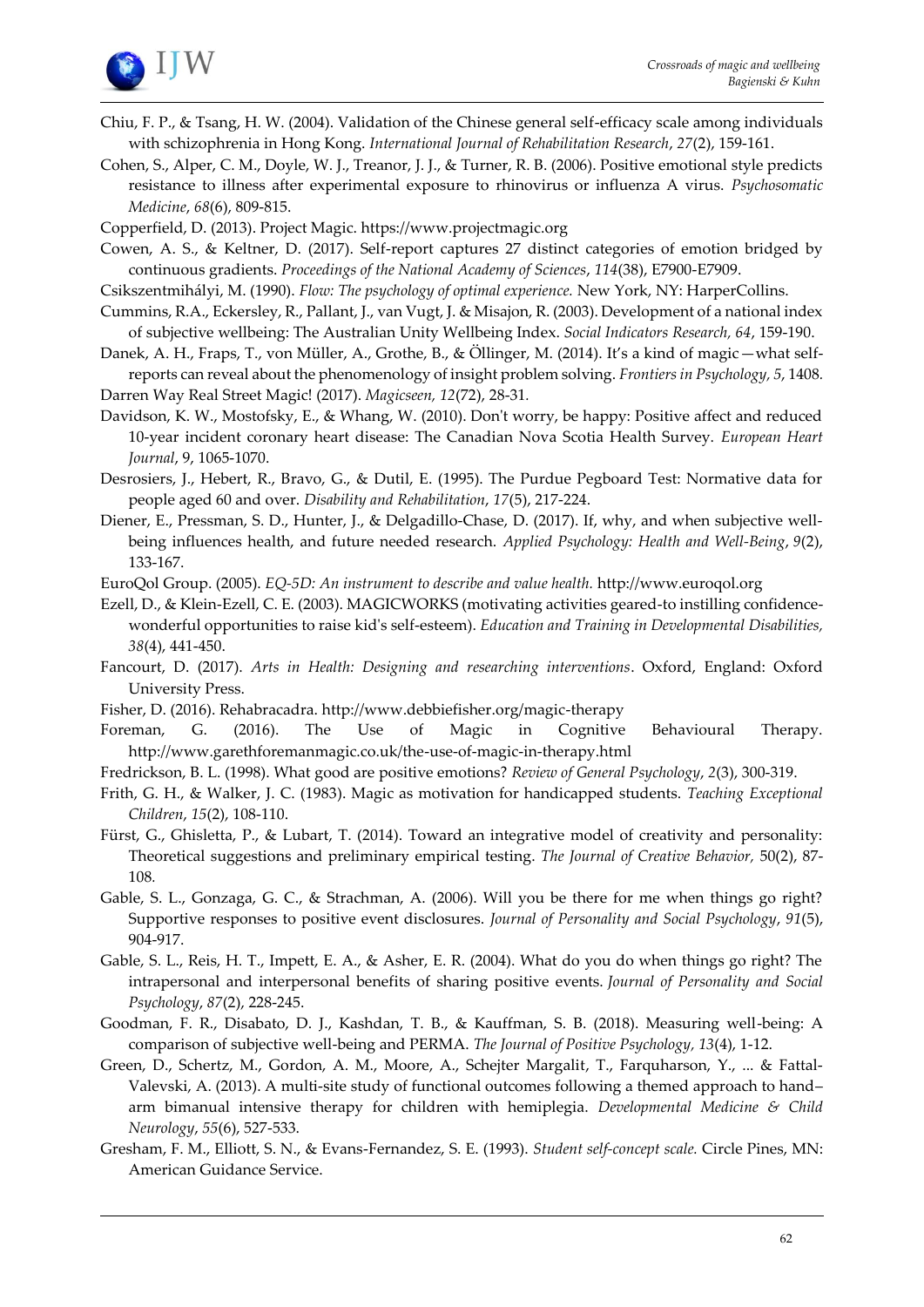

- Gruber, M. J., Gelman, B. D., & Ranganath, C. (2014). States of curiosity modulate hippocampus-dependent learning via the dopaminergic circuit. *Neuron*, *84*(2), 486-496.
- Harris, P. L. (1994). Unexpected, impossible and magical events: Children's reactions to causal violations. *British Journal of Developmental Psychology*, *12*(1), 1-7.
- Hart, R., & Walton, M. (2010). Magic as a therapeutic intervention to promote coping in hospitalized pediatric patients. *Pediatric Nursing*, *36*(1), 11.
- Harte, D., & Spencer, K. (2014). Sleight of hand: Magic, therapy and motor performance. *Journal of Hand Therapy, 27*(1), 67-69.
- Hilas, C. S., & Politis, A. (2014). Motivating students' participation in a computer networks course by means of magic, drama and games. *Springer Plus*, *3*(1), 362.
- Holmefur, M., Aarts, P., Hoare, B., & Krumlinde-Sundholm, L. (2009). Test-retest and alternate forms reliability of the assisting hand assessment. *Journal of Rehabilitation Medicine*, *41*(11), 886-891.
- Jayawickreme, E., Forgeard, M. J., & Seligman, M. E. (2012). The engine of well-being. *Review of General Psychology*, *16*(4), 327-342.
- Kain, Z. N., Mayes, L. C., Cicchetti, D. V., Bagnall, A. L., Finley, J. D., & Hofstadter, M. B. (1997). The Yale Preoperative Anxiety Scale: How does it compare with a "gold standard"? *Anesthesia & Analgesia*, *85*(4), 783-788.
- Kashdan, T. B., Rose, P., & Fincham, F. D. (2004). Curiosity and exploration: Facilitating positive subjective experiences and personal growth opportunities. *Journal of Personality Assessment*, *82*(3), 291-305.
- Kashdan, T. B., Stiksma, M. C., Disabato, D. D., McKnight, P. E., Bekier, J., Kaji, J., & Lazarus, R. (2018). The five-dimensional curiosity scale: Capturing the bandwidth of curiosity and identifying four unique subgroups of curious people. *Journal of Research in Personality*, *73*, 130-149.
- Keltner, D., & Haidt, J. (2003). Approaching awe, a moral, spiritual, and aesthetic emotion. *Cognition & Emotion*, *17*(2), 297-314.
- Kneebone, R. L. (2017). Performing magic, performing medicine. *The Lancet, 389*(10065), 148-149.
- Kuhn, G., Amlani, A. A., & Rensink, R. A. (2008). Towards a science of magic. *Trends in Cognitive Sciences, 12*(9), 349-354. http://dx.doi.org/10.1016/j.tics.2008.05.008
- Kuhn, G., Caffaratti, H. A., Teszka, R., & Rensink, R. A. (2014). A psychologically-based taxonomy of misdirection. *Frontiers in Psychology*, *5,* 1392.
- Kwong, E., & Cullen, N. (2007). *Teaching magic tricks to patients as an adjunct to their rehabilitation program.* Poster presented at the Annual Scientific Meeting of the Canadian Association of Physical Medicine and Rehabilitation, Toronto, Canada.
- Labrocca, G., & Piacentini, E. O. (2015). Efficacia dei giochi di magia sul dolore da venipuntura: studio quasi sperimentale [Efficacy of magic tricks on venipuncture pain: A quasi-experimental study]. *Children's Nurses: Italian Journal of Pediatric Nursing Science/Infermieri dei Bambini: Giornale Italiano di Scienze Infermieristiche Pediatriche*, *7*(1), 4-5.
- Lam, M. T., Lam, H. R., & Chawla, L. (2017). Application of magic in healthcare: A scoping review. *Complementary Therapies in Clinical Practice*, *26*, 5-11.
- Lamont, P. (2017). A particular kind of wonder: The experience of magic, past and present. *Review of General Psychology*, *21*(1), 1-8.
- Leddington, J. (2016). The experience of magic. *The Journal of Aesthetics and Art Criticism*, *74*(3), 253-264.
- Leddington, J. (2017). The enjoyment of negative emotions in the experience of magic. *Behavioral and Brain Sciences*, *40*, E347.
- Levin, D. M. (2006). Magic arts counseling: The tricks of illusion as intervention. *Georgia School Counselors Association Journal*, *13*, 14-23.
- Liberman, N., Polack, O., Hameiri, B., & Blumenfeld, M. (2012). Priming of spatial distance enhances children's creative performance. *Journal of Experimental Child Psychology*, *111*(4), 663-670.
- Lustig, S. L. (1994). The AIDS prevention magic show: Avoiding the tragic with magic. *Public Health Reports*, *109*(2), 162-167.
- Lyons, M., & Menolotto, A. M. (1990). Use of magic in psychiatric occupational therapy: Rationale, results and recommendations. *Australian Occupational Therapy Journal*, *37*(2), 79-83.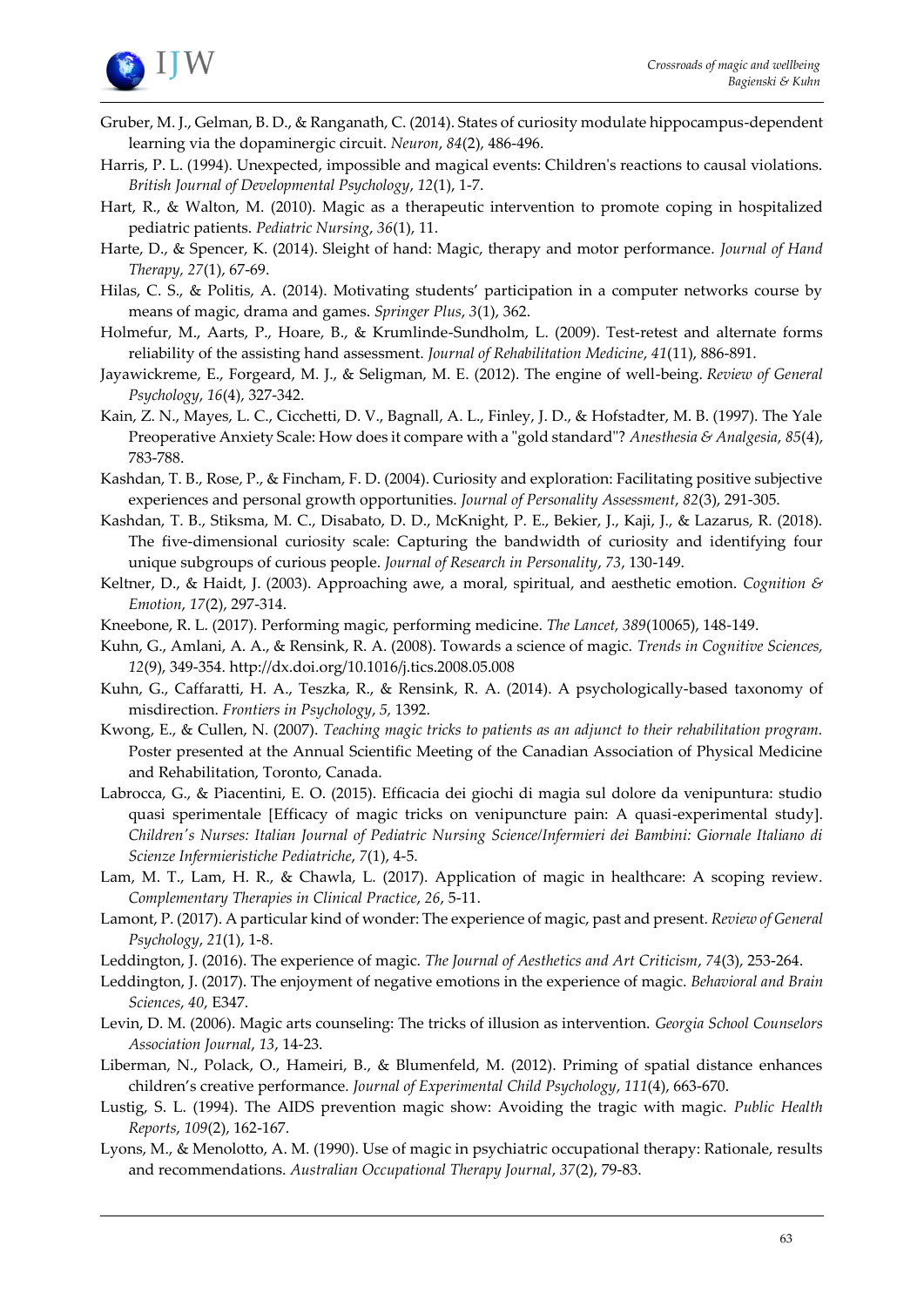

- Lyubomirsky, S., King, L., & Diener, E. (2005). The benefits of frequent positive affect: Does happiness lead to success? *Psychological Bulletin*, *131*(6), 803-855.
- Macknik, S. L., King, M., Randi, J., Robbins, A., Teller, Thompson, J., & Martinez-Conde, S. (2008). Attention and awareness in stage magic: Turning tricks into research. *Nature Reviews Neuroscience, 9*(11), 871-879.
- Moss, S. A., Irons, M., & Boland, M. (2017). The magic of magic: The effect of magic tricks on subsequent engagement with lecture material. *British Journal of Educational Psychology*, *87*(1), 32-42.
- Niedenthal, P. M., Mermillod, M., Maringer, M., & Hess, U. (2010). The Simulation of Smiles (SIMS) model: Embodied simulation and the meaning of facial expression. *Behavioral and Brain Sciences*, *33*(06), 417- 433.
- Ortiz, D. (1994). *Strong Magic*: Washington, WA: Ortiz Publications.
- Österblom, H., Scheffer, M., Westley, F. R., van Esso, M. L., Miller, J., & Bascompte, J. (2015). A message from magic to science: Seeing how the brain can be tricked may strengthen our thinking. *Ecology and Society, 20*(4), 16.
- Papalaskari, M. A., Hess, K., Kossman, D., Metzger, S., Phares, A., Styer, R., . . . & Wunderlich, F. (2006, October). PIVOTS: Service learning at the science, theatre & magic boundary. In *Proceedings of the Frontiers in Education. 36th Annual Conference* (pp. 18-23). San Diego, CA: IEEE.
- Papalaskari, M. A., Hess, K., Lagalante, A., Nadi, N., Styer, R., Way, T., & Weinstein, R. (2007, October). Work in progress - Engineering the magic school creativity and innovation in context. In *Proceedings of the 37th Annual Frontiers in Education Conference-Global Engineering: Knowledge Without Borders, Opportunities Without Passports* (pp. S2B1-S2B2). Milwaukee, IL: IEEE.
- Park, D., Tsukayama, E., Goodwin, G. P., Patrick, S., & Duckworth, A. L. (2017). A tripartite taxonomy of character: Evidence for intrapersonal, interpersonal, and intellectual competencies in children. *Contemporary Educational Psychology*, *48*, 16-27.
- Parris, B. A., Kuhn, G., Mizon, G. A., Benattayallah, A., & Hodgson, T. L. (2009). Imaging the impossible: An fMRI study of impossible causal relationships in magic tricks. *Neuroimage, 45*(3), 1033-1039. http://dx.doi.org/10.1016/j.neuroimage.2008.12.036
- Peretz, B., & Gluck, G. (2005). Magic trick: A behavioural strategy for the management of strong‐willed children. *International Journal of Paediatric Dentistry*, *15*(6), 429-436.
- Piff, P. K., Dietze, P., Feinberg, M., Stancato, D. M., & Keltner, D. (2015). Awe, the small self, and prosocial behavior. *Journal of Personality and Social Psychology*, *108*(6), 883-889.
- Reis, H. T., Smith, S. M., Carmichael, C. L., Caprariello, P. A., Tsai, F. F., Rodrigues, A., & Maniaci, M. R. (2010). Are you happy for me? How sharing positive events with others provides personal and interpersonal benefits. *Journal of Personality and Social Psychology*, *99*(2), 311-329.
- Rensink, R. A., & Kuhn, G. (2015a). A framework for using magic to study the mind. *Frontiers in Psychology, 5*. http://dx.doi.org/10.3389/fpsyg.2014.01508
- Rensink, R. A., & Kuhn, G. (2015b). The possibility of a science of magic. *Frontiers in Psychology, 6*. http://dx.doi.org/10.3389/fpsyg.2015.01576
- Rissanen, O., Pitkänen, P., Juvonen, A., Kuhn, G., & Hakkarainen, K. (2014). Professional expertise in magic – Reflecting on professional expertise in magic: An interview study. *Frontiers in Psychology, 5*. http://dx.doi.org/10.3389/fpsyg.2014.01484
- Rosenberg, M. (1979). *Conceiving the self.* New York, NY: Basic Books.
- Salmela-Aro, K., & Upadaya, K. (2012). The Schoolwork Engagement Inventory: Energy, dedication, and absorption (EDA). *European Journal of Psychological Assessment*, *28*(1), 60-67.
- Seligman, M. (2011). *Flourish.* New York, NY: Simon & Schuster.
- Sköld, A., Hermansson, L. N., Krumlinde‐Sundholm, L., & Eliasson, A. (2011). Development and evidence of validity for the Children's Hand‐use Experience Questionnaire (CHEQ). *Developmental Medicine & Child Neurology*, *53*(5), 436-442.
- Sokol, D. K. (2008). Medicine as performance: What can magicians teach doctors? *Journal of the Royal Society of Medicine*, *101*(9), 443-446.
- Solomon, P. R. (1980). Perception, illusion and magic. *Teaching of Psychology*, *7*(1), 3-8.